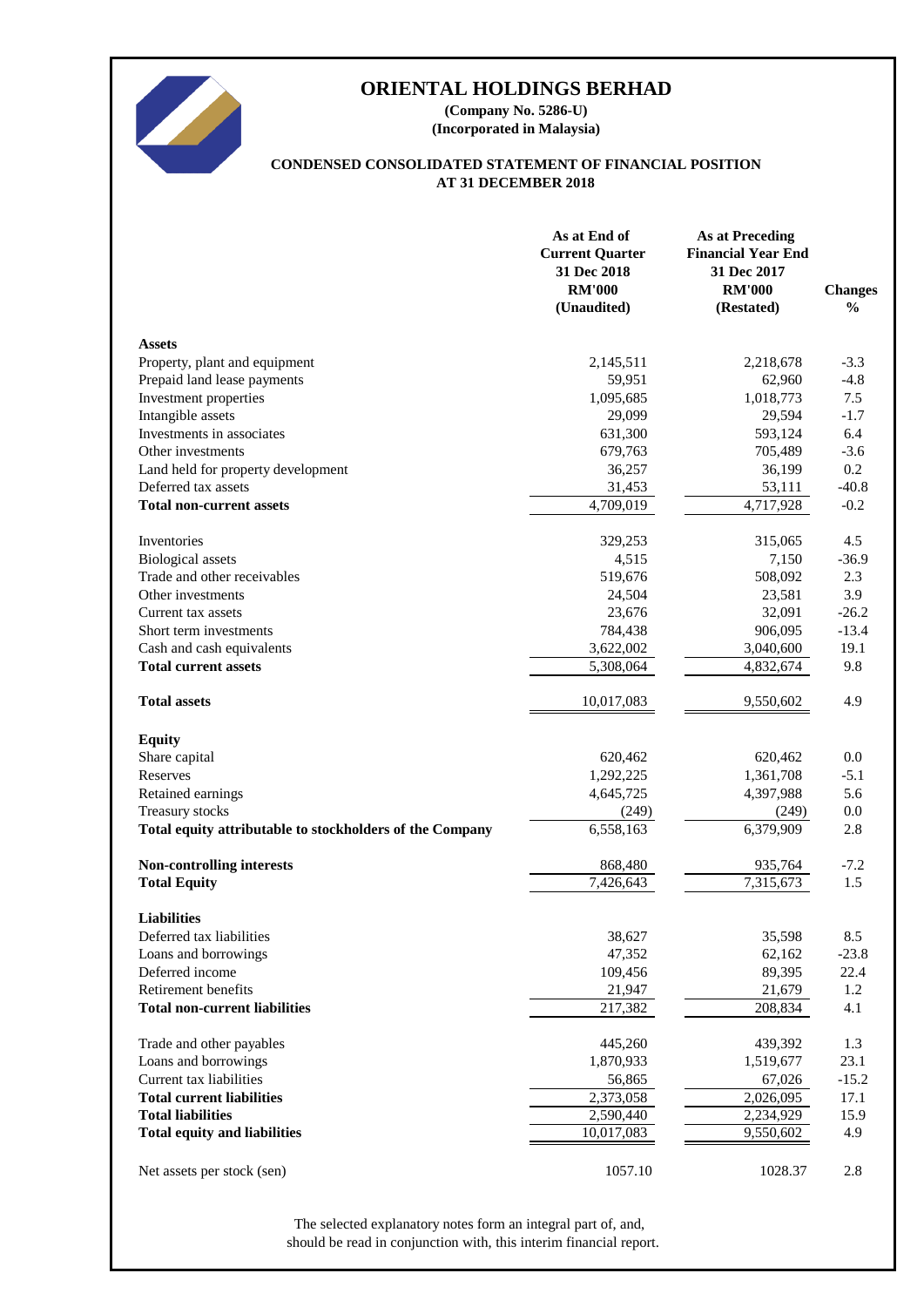**(Company No. 5286-U) (Incorporated in Malaysia)**

# **CONDENSED CONSOLIDATED STATEMENT OF PROFIT OR LOSS AND OTHER COMPREHENSIVE INCOME FOR THE YEAR ENDED 31 DECEMBER 2018**

|                                                                                    | <b>Individual Quarter</b><br>Current<br>Year<br>Quarter<br>31 Dec 2018<br><b>RM'000</b><br>(Unaudited) | Preceding<br>Year<br>Quarter<br>31 Dec 2017<br><b>RM'000</b><br>(Unaudited) | <b>Changes</b><br>$\%$ | <b>Cumulative Quarters</b><br><b>Current Year</b><br><b>To Date</b><br>(Four quarters to<br>31 Dec 2018)<br><b>RM'000</b><br>(Unaudited) | <b>Preceding Year</b><br>To Date<br>(Four quarters to<br>31 Dec 2017)<br><b>RM'000</b><br>(Restated) | <b>Changes</b><br>$\%$ |
|------------------------------------------------------------------------------------|--------------------------------------------------------------------------------------------------------|-----------------------------------------------------------------------------|------------------------|------------------------------------------------------------------------------------------------------------------------------------------|------------------------------------------------------------------------------------------------------|------------------------|
| Revenue                                                                            | 1,421,818                                                                                              | 1,706,971                                                                   | $-16.7$                | 6,389,783                                                                                                                                | 6,308,525                                                                                            | 1.3                    |
| <b>Results from operating activities</b>                                           | 156,124                                                                                                | 123,620                                                                     | 26.3                   | 563,527                                                                                                                                  | 486,938                                                                                              | 15.7                   |
| Finance costs                                                                      | (11, 733)                                                                                              | (11,320)                                                                    | 3.6                    | (21, 397)                                                                                                                                | (20,706)                                                                                             | $-3.3$                 |
| Share of profits after tax and non-controlling interest of associates              | (2,108)                                                                                                | 5,161                                                                       | $-140.8$               | 54,159                                                                                                                                   | 26,036                                                                                               | 108.0                  |
| <b>Profit before taxation</b>                                                      | 142,283                                                                                                | 117,461                                                                     | 21.1                   | 596,289                                                                                                                                  | 492,268                                                                                              | 21.1                   |
| Income tax expenses                                                                | (42, 435)                                                                                              | (15,667)                                                                    | $-170.9$               | (131, 021)                                                                                                                               | (90, 612)                                                                                            | $-44.6$                |
| Profit from continuing operations                                                  | 99,848                                                                                                 | 101,794                                                                     | $-1.9$                 | 465,268                                                                                                                                  | 401,656                                                                                              | 15.8                   |
| Other comprehensive expense, net of tax                                            |                                                                                                        |                                                                             |                        |                                                                                                                                          |                                                                                                      |                        |
| Remeasurement of defined benefit liability                                         | 2,382                                                                                                  | (1, 552)                                                                    | 253.5                  | 2,382                                                                                                                                    | (1, 552)                                                                                             | 253.5                  |
| Foreign currency translation differences for foreign operations                    | 19,879                                                                                                 | (142, 309)                                                                  | 114.0                  | (72, 492)                                                                                                                                | (163, 749)                                                                                           | 55.7                   |
| Fair value of financial assets                                                     | (111,680)                                                                                              | 109,312                                                                     | $-202.2$               | (24, 282)                                                                                                                                | 135,214                                                                                              | $-118.0$               |
| Share of other comprehensive expense of equity accounted associates                |                                                                                                        |                                                                             | $\boldsymbol{0}$       |                                                                                                                                          | (219)                                                                                                | 100.0                  |
| Other comprehensive expense for the period, net of tax                             | (89, 419)                                                                                              | (34, 549)                                                                   | $-158.8$               | (94, 392)                                                                                                                                | (30, 306)                                                                                            | $-211.5$               |
| Total comprehensive income for the period                                          | 10,429                                                                                                 | 67,245                                                                      | $-84.5$                | 370,876                                                                                                                                  | 371,350                                                                                              | $-0.1$                 |
| Profit attributable to:                                                            |                                                                                                        |                                                                             |                        |                                                                                                                                          |                                                                                                      |                        |
| Stockholders of the Company                                                        | 104,868                                                                                                | 99,341                                                                      | 5.6                    | 500,893                                                                                                                                  | 384,227                                                                                              | 30.4                   |
| Non-controlling interests                                                          | (5,020)                                                                                                | 2,453                                                                       | $-304.6$               | (35, 625)                                                                                                                                | 17,429                                                                                               | $-304.4$               |
| Profit for the period                                                              | 99,848                                                                                                 | 101,794                                                                     | $-1.9$                 | 465,268                                                                                                                                  | 401,656                                                                                              | 15.8                   |
| Total comprehensive income attributable to:                                        |                                                                                                        |                                                                             |                        |                                                                                                                                          |                                                                                                      |                        |
| Stockholders of the Company                                                        | 9,714                                                                                                  | 88,231                                                                      | $-89.0$                | 432,516                                                                                                                                  | 392,064                                                                                              | 10.3                   |
| Non-controlling interests                                                          | 715                                                                                                    | (20, 986)                                                                   | 103.4                  | (61, 640)                                                                                                                                | (20, 714)                                                                                            | $-197.6$               |
| Total comprehensive income for the period                                          | 10,429                                                                                                 | 67,245                                                                      | $-84.5$                | 370,876                                                                                                                                  | 371,350                                                                                              | $-0.1$                 |
| Weighted average number of stocks in issue ('000)                                  | 620,362                                                                                                | 620,362                                                                     |                        | 620,362                                                                                                                                  | 620,362                                                                                              |                        |
| Basic earnings per stock (sen)<br>(based on the weighted average number of stocks) | 16.90                                                                                                  | 16.01                                                                       | 5.6                    | 80.74                                                                                                                                    | 61.94                                                                                                | 30.4                   |

The selected explanatory notes form an integral part of, and, should be read in conjunction with, this interim financial report.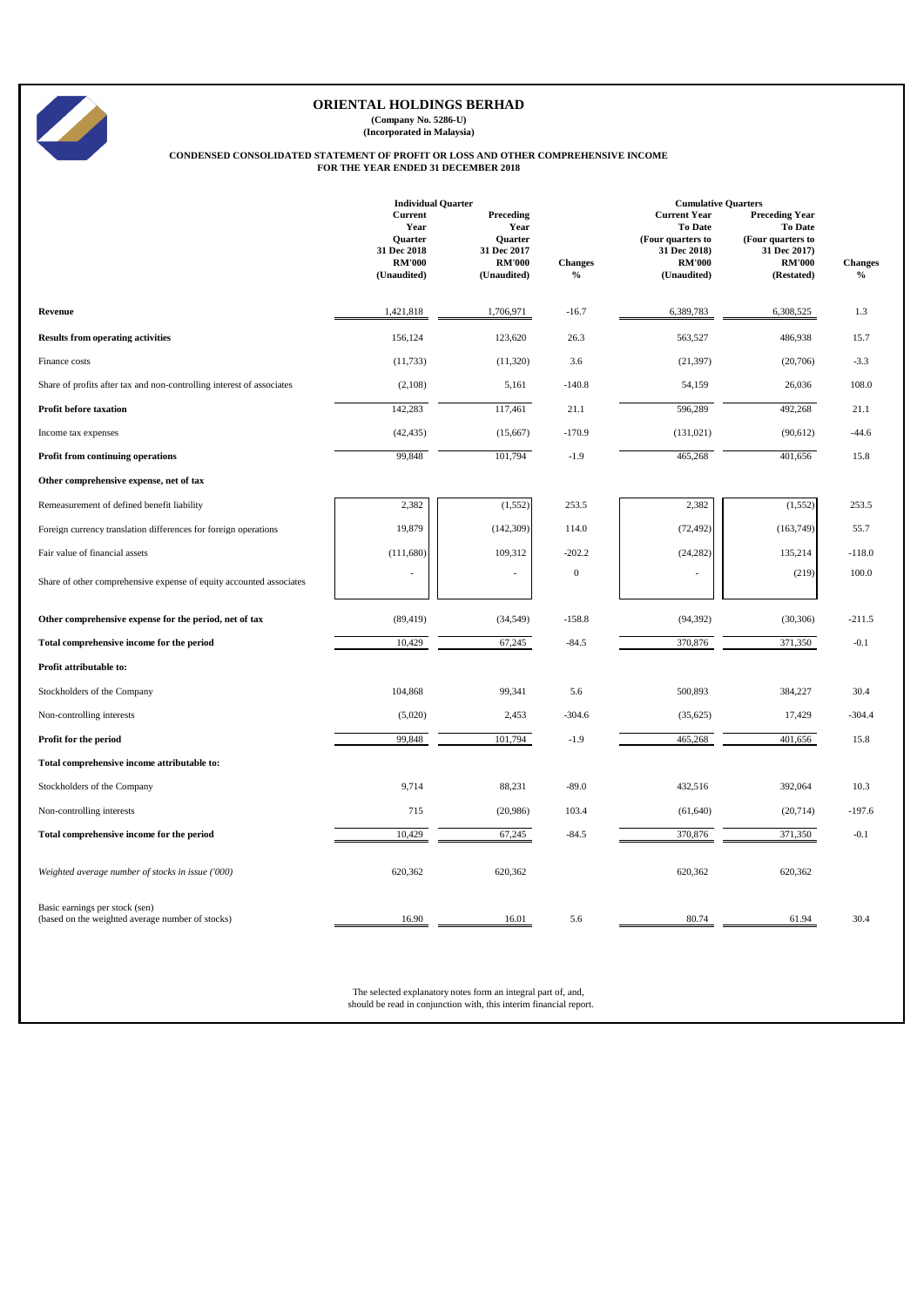

**(Company No. 5286-U) (Incorporated in Malaysia)**

#### **CONDENSED CONSOLIDATED STATEMENT OF PROFIT OR LOSS AND OTHER COMPREHENSIVE INCOME FOR THE YEAR ENDED 31 DECEMBER 2018**

|                                                                               | <b>Individual Quarter</b>                                     |                                                               | <b>Cumulative Quarters</b>                                        |                                                                  |  |
|-------------------------------------------------------------------------------|---------------------------------------------------------------|---------------------------------------------------------------|-------------------------------------------------------------------|------------------------------------------------------------------|--|
|                                                                               | <b>Current</b><br>Year                                        | Preceding<br>Year                                             | <b>Current Year</b><br><b>To Date</b>                             | <b>Preceding Year</b><br><b>To Date</b>                          |  |
|                                                                               | <b>Ouarter</b><br>31 Dec 2018<br><b>RM'000</b><br>(Unaudited) | <b>Ouarter</b><br>31 Dec 2017<br><b>RM'000</b><br>(Unaudited) | (Four quarters to<br>31 Dec 2018)<br><b>RM'000</b><br>(Unaudited) | (Four quarters to<br>31 Dec 2017)<br><b>RM'000</b><br>(Restated) |  |
| Included in the Total Comprehensive Income for the period are the followings: |                                                               |                                                               |                                                                   |                                                                  |  |
| Interest income                                                               | (25, 932)                                                     | (27, 622)                                                     | (89, 899)                                                         | (92,051)                                                         |  |
| Other income including investment income                                      | (29,036)                                                      | (26,720)                                                      | (116, 805)                                                        | (59, 789)                                                        |  |
| Interest expense                                                              | 11,733                                                        | 11,320                                                        | 21,397                                                            | 20,706                                                           |  |
| Depreciation and amortisation                                                 | 37,011                                                        | 35,527                                                        | 141,195                                                           | 140,628                                                          |  |
| Bad debts (recovered)/written off                                             | (478)                                                         | 1,008                                                         | (589)                                                             | 811                                                              |  |
| Reversal of write down of inventories                                         | (5,809)                                                       | (77)                                                          | (5, 432)                                                          | (12,948)                                                         |  |
| Write off of property, plant and equipment                                    | 205                                                           | 1,103                                                         | 257                                                               | 1,182                                                            |  |
| Gain on disposal of subsidiaries                                              |                                                               | (85)                                                          |                                                                   | (22, 367)                                                        |  |
| Gain on disposal of property, plant and equipment                             | (11,768)                                                      | (1,014)                                                       | (13, 424)                                                         | (3,901)                                                          |  |
| Impairment loss on assets                                                     | 18,493                                                        | 5,929                                                         | 23,653                                                            | 6,161                                                            |  |
| Unrealised foreign exchange loss                                              | 6,045                                                         | 8,769                                                         | 114,101                                                           | 60,980                                                           |  |
| Realised foreign exchange loss                                                | 3,067                                                         | 4,352                                                         | 2,245                                                             | 5,921                                                            |  |
|                                                                               |                                                               |                                                               |                                                                   |                                                                  |  |
|                                                                               |                                                               |                                                               |                                                                   |                                                                  |  |
|                                                                               |                                                               |                                                               |                                                                   |                                                                  |  |

The selected explanatory notes form an integral part of, and, should be read in conjunction with, this interim financial report.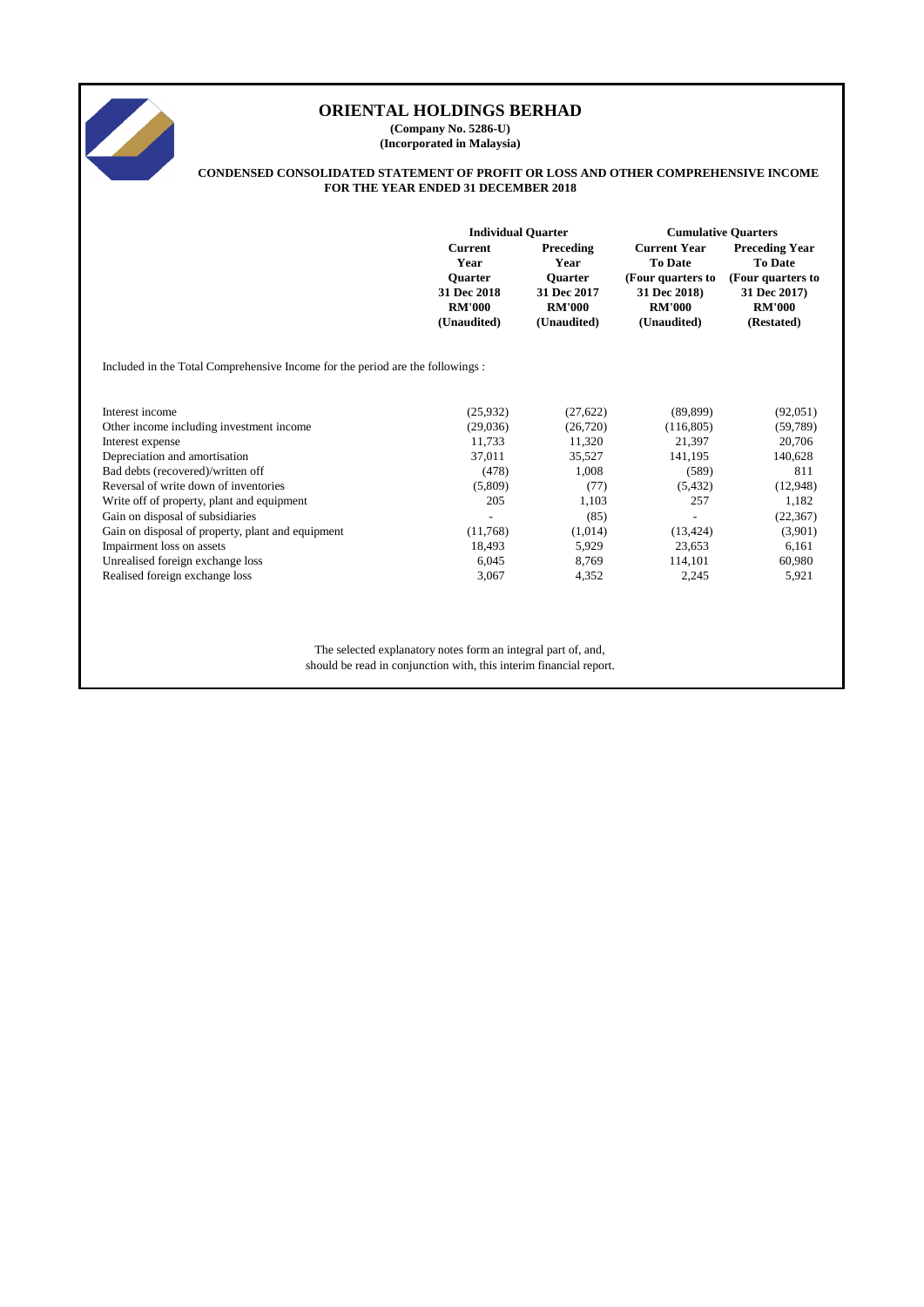

**(Company No. 5286-U) (Incorporated in Malaysia)**

#### **CONDENSED CONSOLIDATED STATEMENT OF CHANGES IN EQUITY FOR THE YEAR ENDED 31 DECEMBER 2018**

|                                                                      |              |                          |                          |                          |                          | Attributable to stockholders of the Company |                          |                          |                          |            |                 |              |
|----------------------------------------------------------------------|--------------|--------------------------|--------------------------|--------------------------|--------------------------|---------------------------------------------|--------------------------|--------------------------|--------------------------|------------|-----------------|--------------|
|                                                                      |              |                          |                          | Non-distributable        |                          |                                             |                          | <b>Distributable</b>     |                          |            |                 |              |
|                                                                      |              |                          |                          |                          | Capital                  | Asset                                       |                          |                          |                          |            |                 |              |
|                                                                      | <b>Share</b> |                          | Capital Translation      |                          |                          | Fair value redemption revaluation Treasury  |                          | <b>Retained</b>          | Capital                  |            | Non-controlling | <b>Total</b> |
|                                                                      | capital      | reserve                  | reserve                  | reserve                  | reserve                  | reserve                                     | stocks                   | earnings                 | reserve                  | Total      | interests       | equity       |
| In thousands of RM                                                   |              |                          |                          |                          |                          |                                             |                          |                          |                          |            |                 |              |
| At 1 January 2017                                                    |              |                          |                          |                          |                          |                                             |                          |                          |                          |            |                 |              |
| As previously stated                                                 | 620,394      | 2,172                    | 1,016,084                | 85,035                   | 68                       | 474                                         | (249)                    | 4,103,638                | 40,248                   | 5,867,864  | 951,046         | 6,818,910    |
| Effects on adoption of MFRSs                                         |              | (2, 172)                 | $\sim$                   | 213,652                  | L,                       | (474)                                       | ÷                        | 33,047                   | ÷                        | 244,053    | 15,501          | 259,554      |
|                                                                      |              |                          |                          |                          |                          |                                             |                          |                          |                          |            |                 |              |
| At 1 January 2017, restated                                          | 620,394      | $\overline{\phantom{a}}$ | 1,016,084                | 298,687                  | 68                       | $\overline{\phantom{a}}$                    | (249)                    | 4,136,685                | 40,248                   | 6,111,917  | 966,547         | 7,078,464    |
| Remeasurement of defined benefit liability                           |              | ٠                        | $\overline{\phantom{a}}$ | $\sim$                   | $\overline{a}$           |                                             |                          | (722)                    | $\overline{\phantom{a}}$ | (722)      | (830)           | (1,552)      |
| Foreign currency translation differences for foreign operations      |              | ٠                        | (120, 108)               | $\sim$                   |                          |                                             |                          | ÷                        | L,                       | (120, 108) | (43, 641)       | (163, 749)   |
| Fair value of financial assets                                       |              |                          | $\sim$                   | 127,016                  |                          |                                             |                          | 1,870                    | $\overline{a}$           | 128,886    | 6,328           | 135,214      |
| Share of other comprehensive expense of equity accounted associates  |              | $\overline{\phantom{a}}$ | $\overline{\phantom{a}}$ | (219)                    |                          |                                             |                          | $\overline{\phantom{a}}$ |                          | (219)      |                 | (219)        |
| Total other comprehensive income for the year                        |              | $\sim$                   | (120, 108)               | 126,797                  | ä,                       | $\overline{a}$                              | $\overline{a}$           | 1,148                    | $\sim$                   | 7,837      | (38, 143)       | (30, 306)    |
| Profit for the year                                                  | $\sim$       | $\overline{\phantom{a}}$ | $\overline{\phantom{a}}$ |                          |                          |                                             |                          | 384,227                  | $\sim$                   | 384,227    | 17,429          | 401,656      |
| Total comprehensive (expense)/income for the year                    | $\sim$       | $\sim$                   | (120.108)                | 126,797                  | $\sim$                   | $\sim$                                      | $\overline{\phantom{a}}$ | 385,375                  | $\sim$                   | 392,064    | (20, 714)       | 371,350      |
| Dividends to stockholders                                            |              | ٠                        |                          |                          |                          |                                             |                          | (124,072)                | ÷                        | (124, 072) |                 | (124,072)    |
| Dividends paid to non-controlling interests                          |              | $\overline{\phantom{a}}$ | $\overline{\phantom{a}}$ |                          | $\overline{\phantom{a}}$ | $\overline{\phantom{a}}$                    | $\overline{\phantom{a}}$ |                          | ٠                        |            | (19,700)        | (19,700)     |
| Liquidation of a subsidiary                                          |              |                          |                          |                          |                          |                                             |                          |                          |                          |            | (169)           | (169)        |
| Share issued to non-controlling interests                            |              | $\overline{\phantom{a}}$ | $\overline{a}$           | $\overline{\phantom{a}}$ | $\overline{\phantom{a}}$ | $\overline{\phantom{a}}$                    |                          |                          |                          |            | 9.800           | 9.800        |
| Total contribution from owners                                       |              | $\overline{\phantom{a}}$ | $\overline{\phantom{a}}$ | $\overline{a}$           | ٠                        | ٠                                           | $\overline{\phantom{a}}$ | (124,072)                | $\sim$                   | (124, 072) | (10,069)        | (134, 141)   |
| Transfer in accordance with Section 618(2) of the Companies Act 2016 | 68           | $\sim$                   | $\sim$                   | $\sim$                   | (68)                     | $\sim$                                      | $\overline{\phantom{a}}$ |                          | $\sim$                   |            |                 |              |
| At 31 December 2017                                                  | 620.462      | $\overline{\phantom{a}}$ | 895,976                  | 425,484                  | $\sim$                   |                                             | (249)                    | 4,397,988                | 40,248                   | 6,379,909  | 935,764         | 7,315,673    |
|                                                                      |              |                          |                          |                          |                          |                                             |                          |                          |                          |            |                 |              |
| In thousands of RM<br>At 1 January 2018                              |              |                          |                          |                          |                          |                                             |                          |                          |                          |            |                 |              |
| As previously stated                                                 | 620,462      | 2,172                    | 895,976                  | 123.889                  | $\overline{\phantom{a}}$ | 474                                         | (249)                    | 4,373,753                | 40,248                   | 6,056,725  | 930,060         | 6,986,785    |
| Effects on adoption of MFRSs                                         |              | (2,172)                  | $\overline{a}$           | 301,595                  |                          | (474)                                       | $\overline{a}$           | 24,235                   | $\overline{a}$           | 323,184    | 5,704           | 328,888      |
|                                                                      |              |                          |                          |                          |                          |                                             |                          |                          |                          |            |                 |              |
| At 1 January 2018, restated                                          | 620,462      | ٠                        | 895,976                  | 425,484                  | $\sim$                   | $\overline{a}$                              | (249)                    | 4,397,988                | 40,248                   | 6,379,909  | 935,764         | 7,315,673    |
| Remeasurement of defined benefit liability                           |              | $\overline{\phantom{a}}$ | $\overline{\phantom{a}}$ | $\overline{\phantom{a}}$ | $\overline{a}$           |                                             |                          | 1,106                    | $\sim$                   | 1,106      | 1,276           | 2,382        |
| Foreign currency translation differences for foreign operations      |              | ٠                        | (53, 572)                | ÷                        | $\overline{a}$           |                                             |                          |                          | $\sim$                   | (53, 572)  | (18,920)        | (72, 492)    |
| Fair value of financial assets                                       |              | $\overline{\phantom{a}}$ | $\overline{\phantom{a}}$ | (15,911)                 |                          |                                             |                          |                          |                          | (15,911)   | (8, 371)        | (24, 282)    |
| Total other comprehensive expense for the year                       |              | $\sim$                   | (53, 572)                | (15, 911)                | $\overline{a}$           | $\overline{a}$                              | $\overline{\phantom{a}}$ | 1,106                    | ÷                        | (68, 377)  | (26, 015)       | (94, 392)    |
| Profit for the year                                                  | $\sim$       | $\overline{\phantom{a}}$ | $\overline{\phantom{a}}$ |                          |                          |                                             |                          | 500,893                  | $\sim$                   | 500,893    | (35, 625)       | 465,268      |
| Total comprehensive (expense)/income for the year                    | $\sim$       | $\sim$                   | (53, 572)                | (15, 911)                | $\sim$                   | $\sim$                                      | $\sim$                   | 501,999                  | $\sim$                   | 432,516    | (61, 640)       | 370,876      |
| Dividends to stockholders                                            |              |                          |                          |                          |                          |                                             |                          | (248, 139)               | ÷                        | (248, 139) |                 | (248, 139)   |
| Dividends paid to non-controlling interests                          |              |                          |                          |                          |                          |                                             |                          | $\sim$                   | $\overline{a}$           |            | (8, 807)        | (8, 807)     |
| Issuance of preference share by associate company                    |              |                          |                          |                          |                          |                                             |                          | 490                      | L,                       | 490        |                 | 490          |
| Acquisition of non-controlling interests                             |              |                          |                          |                          |                          |                                             |                          | (6,613)                  | $\sim$                   | (6, 613)   | 1,643           | (4,970)      |
| Share issued to non-controlling interests                            |              |                          |                          |                          |                          |                                             |                          |                          |                          |            | 1,520           | 1,520        |
| Total distribution to owners                                         |              | $\overline{\phantom{a}}$ | $\overline{\phantom{a}}$ | $\sim$                   | $\overline{\phantom{a}}$ | $\overline{\phantom{a}}$                    | $\overline{\phantom{a}}$ | (254, 262)               | $\sim$                   | (254, 262) | (5.644)         | (259.906)    |
| At 31 December 2018                                                  | 620.462      | $\overline{\phantom{a}}$ | 842,404                  | 409,573                  |                          |                                             | (249)                    | 4,645,725                | 40,248                   | 6,558,163  | 868,480         | 7,426,643    |

Effective from 31 January 2017, the new Companies Act 2016 ("the Act") abolished the concept of authorised share capital and par value of share capital. Consequently, the credit balance of the share premium and capital red out in Section 618(3) of the Act. There is no impact on the numbers of ordinary stocks in issue or the relative entitlement of any of the stockholders as a result of this transition.

> The selected explanatory notes form an integral part of, and, should be read in conjunction with, this interim financial report.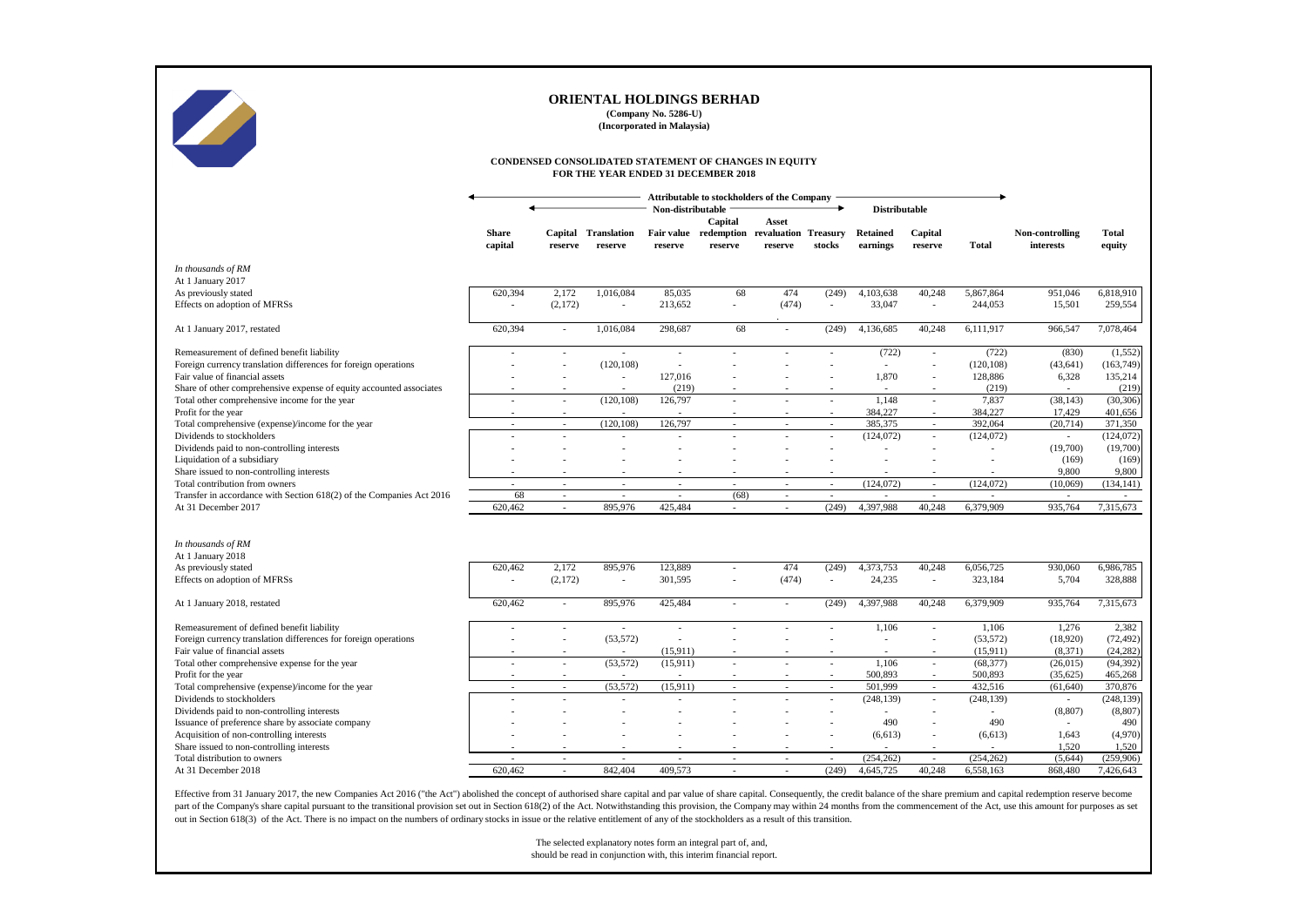**(Company No. 5286-U) (Incorporated in Malaysia)**

# **CONDENSED CONSOLIDATED STATEMENT OF CASH FLOWS FOR THE YEAR ENDED 31 DECEMBER 2018**

|                                                                                                      | <b>Current Year</b><br><b>To Date</b><br>(Four quarters to<br>31 Dec 2018)<br><b>RM'000</b><br>(Unaudited) | <b>Preceding Year</b><br><b>To Date</b><br>(Four quarters to<br>31 Dec 2017)<br><b>RM'000</b><br>(Restated) |
|------------------------------------------------------------------------------------------------------|------------------------------------------------------------------------------------------------------------|-------------------------------------------------------------------------------------------------------------|
| <b>CASH FLOWS FROM OPERATING ACTIVITIES</b>                                                          |                                                                                                            |                                                                                                             |
| Profit before tax                                                                                    | 596,289                                                                                                    | 492,268                                                                                                     |
| Adjustments for:                                                                                     |                                                                                                            |                                                                                                             |
| Non-cash items                                                                                       | 278,819                                                                                                    | 209,610                                                                                                     |
| Non-operating items                                                                                  | (253, 103)                                                                                                 | (167, 044)                                                                                                  |
| Operating profit before working capital changes                                                      | 622,005                                                                                                    | 534,834                                                                                                     |
| Changes in working capital                                                                           | 9,452                                                                                                      | 246,520                                                                                                     |
| Cash flow from operating activities                                                                  | 631,457                                                                                                    | 781,354                                                                                                     |
| Dividend received, net                                                                               | 134,053                                                                                                    | 78,273                                                                                                      |
| Tax paid                                                                                             | (108, 874)                                                                                                 | (91, 019)                                                                                                   |
| Interest paid                                                                                        | (20, 890)                                                                                                  | (20, 530)                                                                                                   |
| Payment of retirement benefits                                                                       | (270)                                                                                                      | (563)                                                                                                       |
| Net cash flows from operating activities                                                             | 635,476                                                                                                    | 747,515                                                                                                     |
| <b>CASH FLOWS FROM INVESTING ACTIVITIES</b>                                                          |                                                                                                            |                                                                                                             |
| Capital expenditure                                                                                  | (223, 213)                                                                                                 | (358, 273)                                                                                                  |
| Purchase of investments                                                                              | (38,081)                                                                                                   | (132,081)                                                                                                   |
| Proceeds from disposal of investments                                                                | 42,275                                                                                                     | 95,254                                                                                                      |
| Interest received                                                                                    | 88,077                                                                                                     | 91,734                                                                                                      |
| Additions of deferred expenditure<br>(Acquisition of)/Proceeds from disposal of interest in existing | (57)                                                                                                       | (68)                                                                                                        |
| subsidiaries                                                                                         | (4,970)                                                                                                    | 27,002                                                                                                      |
| Decrease/(Increase) in short term investments, net                                                   | 97,919                                                                                                     | (189, 559)                                                                                                  |
| Net cash flows used in investing activities                                                          | (38,050)                                                                                                   | (465,991)                                                                                                   |
|                                                                                                      |                                                                                                            |                                                                                                             |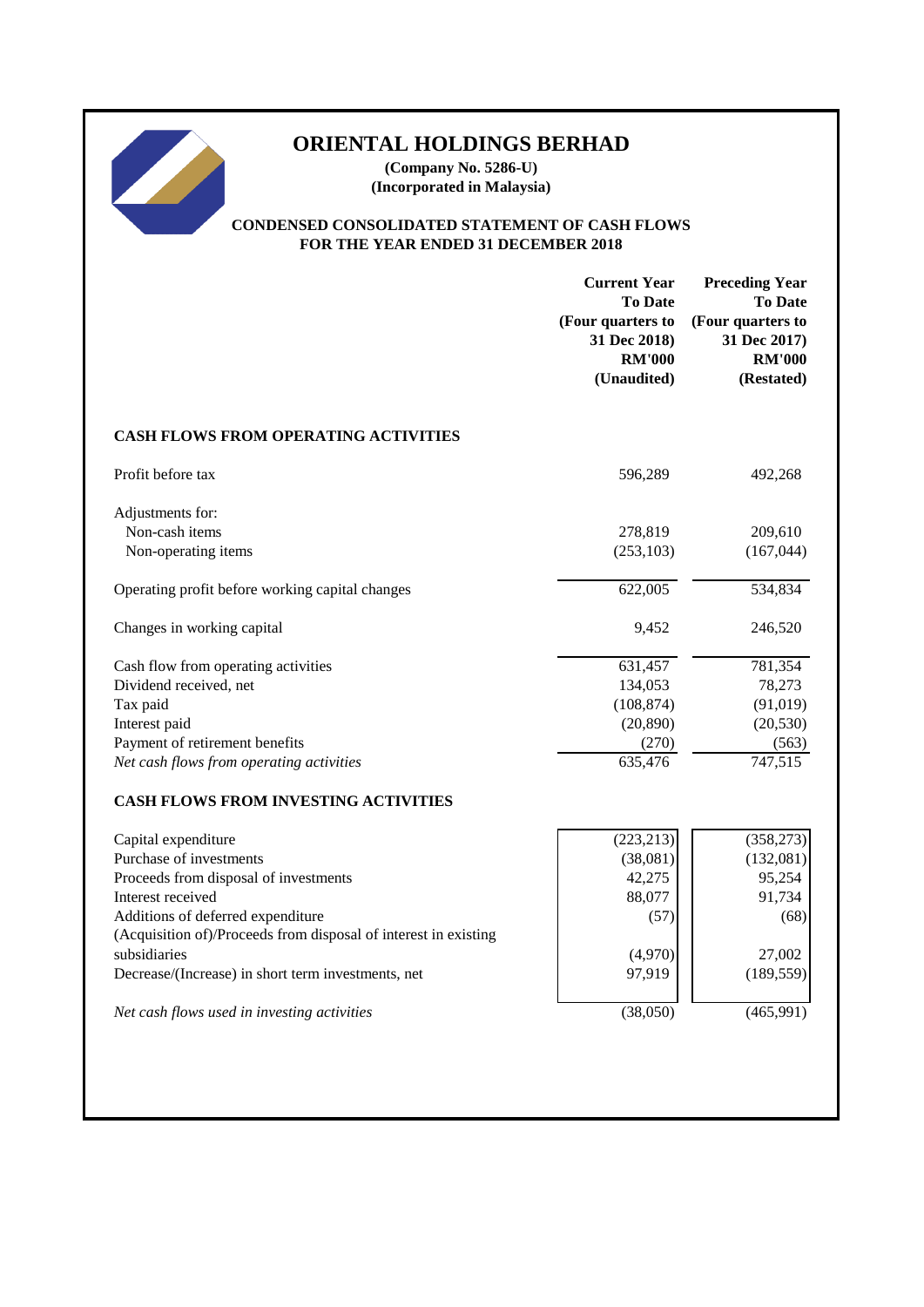| <b>CONSOLIDATED STATEMENT OF CASH FLOWS (Cont'd)</b>                                                                                                                                                         | <b>Current Year</b><br><b>To Date</b><br>(Four quarters to<br>31 Dec 2018)<br><b>RM'000</b><br>(Unaudited) | <b>Preceding Year</b><br><b>To Date</b><br>(Four quarters to<br>31 Dec 2017)<br><b>RM'000</b><br>(Restated) |
|--------------------------------------------------------------------------------------------------------------------------------------------------------------------------------------------------------------|------------------------------------------------------------------------------------------------------------|-------------------------------------------------------------------------------------------------------------|
| <b>CASH FLOWS FROM FINANCING ACTIVITIES</b>                                                                                                                                                                  |                                                                                                            |                                                                                                             |
| Bank borrowings (net)<br>Dividends paid to stockholders<br>Fixed deposits pledged for banking facilities<br>Dividends paid to minority interest<br>Proceeds from issue of shares to non-controlling interest | 258,577<br>(248, 139)<br>(14, 484)<br>(8, 807)<br>1,520                                                    | 241,111<br>(124,072)<br>(37,518)<br>(19,700)<br>9,800                                                       |
| Net cash flows (used in)/from financing activities                                                                                                                                                           | (11, 333)                                                                                                  | 69,621                                                                                                      |
| Net increase in cash and cash equivalents                                                                                                                                                                    | 586,093                                                                                                    | 351,145                                                                                                     |
| Cash and cash equivalents at 1 January                                                                                                                                                                       | 2,375,587                                                                                                  | 2,192,937                                                                                                   |
| Effects of exchange rates on cash and cash equivalents                                                                                                                                                       | (19, 175)                                                                                                  | (168, 495)                                                                                                  |
| Cash and cash equivalents at 31 December (Note 1)                                                                                                                                                            | 2,942,505                                                                                                  | 2,375,587                                                                                                   |
| <b>NOTE</b>                                                                                                                                                                                                  | <b>RM'000</b>                                                                                              | <b>RM'000</b>                                                                                               |
| 1 Cash and cash equivalents consist of: -<br>Cash and bank balances<br>Fixed deposits<br>Unit trust money market funds                                                                                       | 1,257,890<br>2,223,512<br>140,600                                                                          | 1,185,144<br>1,776,139<br>79,317                                                                            |
| Less:                                                                                                                                                                                                        | 3,622,002                                                                                                  | 3,040,600                                                                                                   |
| Deposits pledged                                                                                                                                                                                             | (679, 497)                                                                                                 | (665, 013)                                                                                                  |
|                                                                                                                                                                                                              | 2,942,505                                                                                                  | 2,375,587                                                                                                   |

should be read in conjunction with, this interim financial report. The selected explanatory notes form an integral part of, and,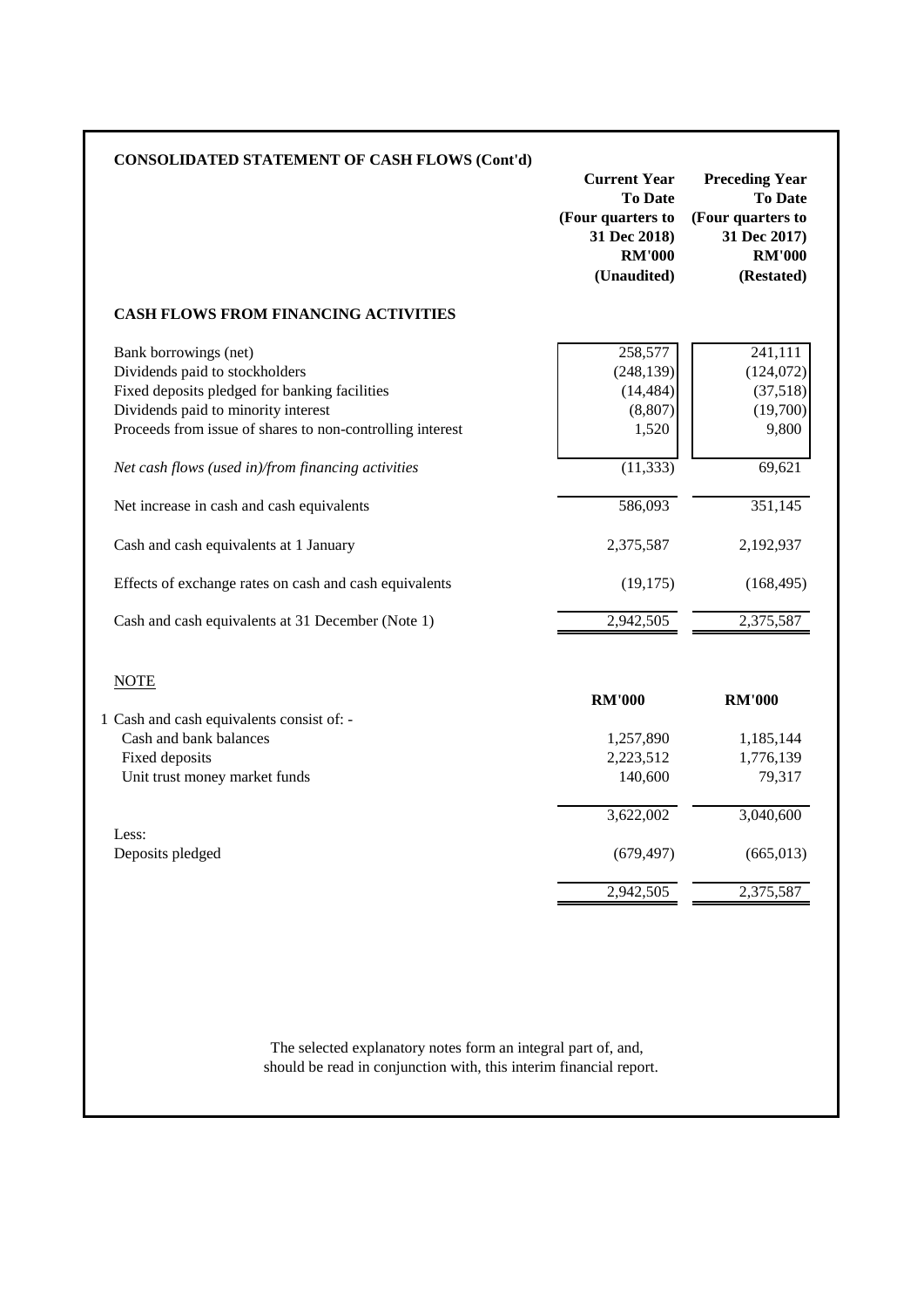### **SELECTED EXPLANATORY NOTES TO THE INTERIM FINANCIAL REPORT 31 DECEMBER 2018**

#### **1. Basis of Preparation**

The interim financial report is unaudited and has been prepared in compliance with MFRS 134, Interim Financial Reporting and the additional disclosure requirements as in Part A of Appendix 9B of the Revised Listing Requirements.

The interim financial report should be read in conjunction with the most recent annual audited financial statements of the Group for the year ended 31 December 2017. These explanatory notes provide an explanation of events and transactions that are significant to an understanding of the changes in the financial position and performance of the Group since the year ended 31 December 2017.

The financial statements of the Group for the financial period ended 31 March 2018 are the first set of financial statements prepared in accordance with the Malaysian Financial Reporting Standards ("MFRS') Framework. The date of transition to the MFRS Framework was on 1 January 2017.

The accounting policies and methods of computation adopted by the Group in this interim financial report are consistent with the most recent annual audited financial statements for the year ended 31 December 2017 except for the adoption of the following new and revised MFRSs, IC Interpretations and Amendments which are effective from the annual period on or after 1 January 2018. The changes in accounting policies are also expected to be reflected in the Group's consolidated financial statements as at and for the year ending 31 December 2018. The adoption of these standards, amendments and interpretations has no material impact to these interim financial statements, other than as disclosed below:

#### (i) MFRS 1, *First-time Adoption of Malaysian Financial Reporting Standards*

#### a) Deemed cost of property, plant and equipment

In the prior years, land and buildings of the Company was measured at revalued amount. The revaluation of the land and buildings was done in 1978. The Group availed the transitional provisions issued by the Malaysian Accounting Standards Board to have the 1978 revalued assets of land and buildings continue to be stated at their existing carrying amounts less accumulated depreciation. As permitted in MFRS 1, the Company has treated the revalued amount at the date of transition as the deemed cost of the land and buildings. The related revaluation reserve of the previous revaluation has been transferred to retained earnings at the date of transition.

#### (ii) MFRS 9, *Financial Instruments*

On the adoption of MFRS 9, the Group assessed the financial assets and liabilities for the classification and measurement, impairment and hedge accounting. In respect of impairment of financial assets, MFRS 9 replaces the "incurred loss" model in MFRS 139 with an "expected credit loss" model. The new impairment model applies to financial assets measured at amortised cost, contract assets and debt instruments measured at fair value through other comprehensive income, but not to investments in equity instruments. MFRS 9 also requires unquoted investments in equity instruments to be measured at fair value, with changes in fair value recognised in other comprehensive income. The change in accounting policies was applied retrospectively.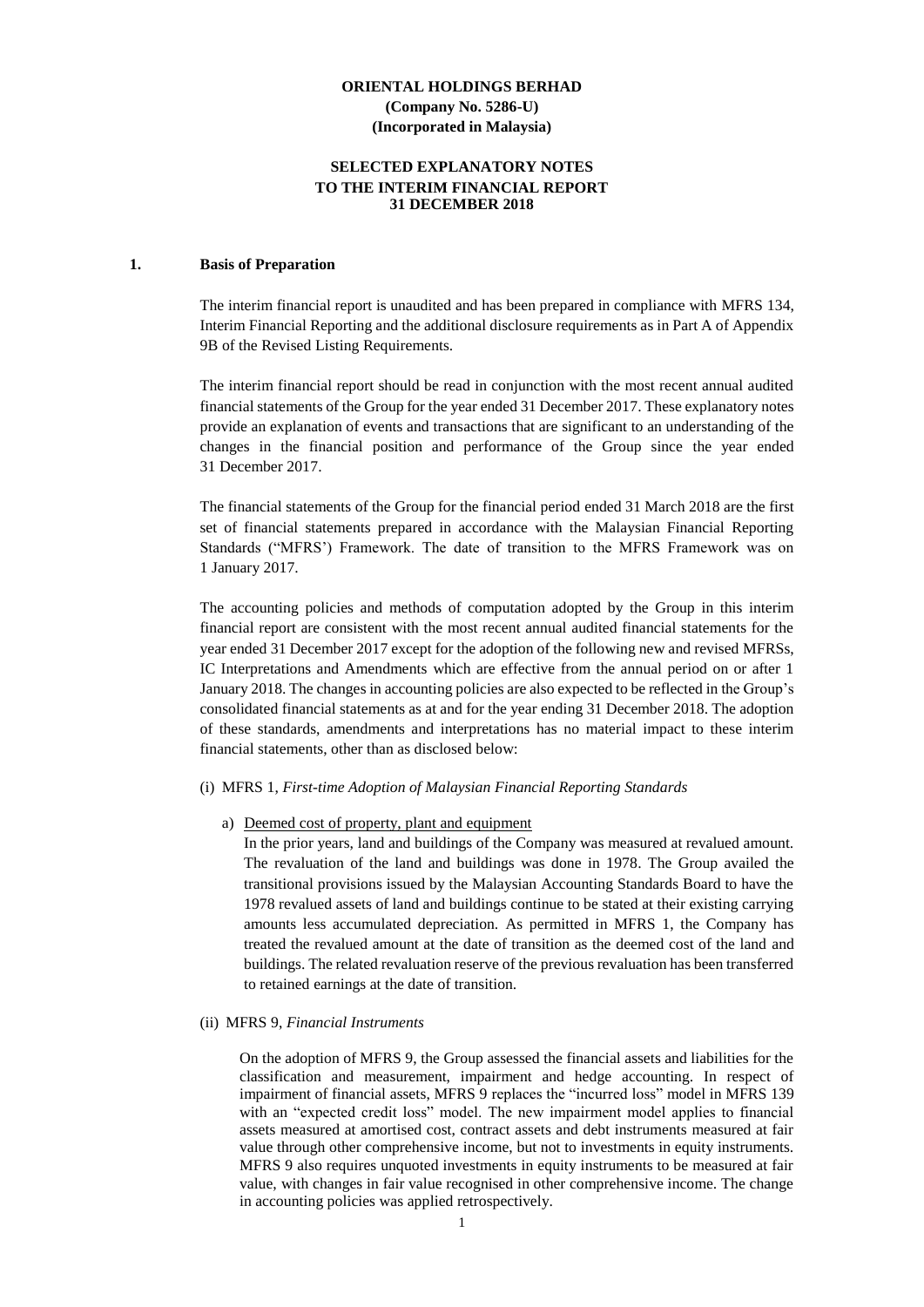#### **SELECTED EXPLANATORY NOTES TO THE INTERIM FINANCIAL REPORT 31 DECEMBER 2018 (Cont'd)**

#### **1. Basis of Preparation (Cont'd)**

#### (iii) MFRS 15, *Revenue from Contracts with Customers*

MFRS 15 establishes a new five-step model that will apply to revenue arising from contracts with customers, MFRS 15 will supersede the current revenue recognition guidance including MFRS 118 Revenue, MFRS 111 Construction Contracts and the related interpretations when it becomes effective.

The core principle of MFRS 15 is that an entity should recognise revenue which depict the transfer of promised goods or services to customers in an amount that reflects the consideration to which the entity expects to be entitled in exchange for those goods or services.

Under MFRS 15, an entity recognises revenue when (or as) a performance obligation is satisfied, i.e. when "control" of the goods or services underlying the particular performance obligation is transferred to the customers.

Upon adoption of MFRS 15, the Group recognises the revenue from contracts with customers when or as the Group transfers goods or services to a customer, measured at the amount to which the Group expects to be entitled, according to the term and condition stipulated in the contracts with customers. Depending on whether certain criteria are met, revenue is recognised over time, in a manner that depicts the Group's performance; or at a point in time, when control of the goods or services is transferred to the customers.

#### (iv) MFRS 141*, Agriculture*

#### a) Bearer plants

The amendments to MFRS 116 and MFRS 141 Agriculture: Bearer Plants change the accounting requirements for biological assets that meet the definition of bearer plants. Under the amendments, biological assets that meet the definition of bearer plants will be within the scope of MFRS 116. After initial recognition, bearer plants will now be measured under MFRS 116 using the cost model.

#### b) Biological assets

Prior to the adoption of the Amendments to MFRS 116 and MFRS 141 Agriculture: Bearer Plants, agricultural produce which form part of the bearer plants were not recognised. With the adoption of the Amendments to MFRS 116 and MFRS 141, the biological assets within the scope of MFRS 141 are measured at fair value less costs to sell. The changes in fair value less costs to sell of the biological assets was recognised in profit or loss.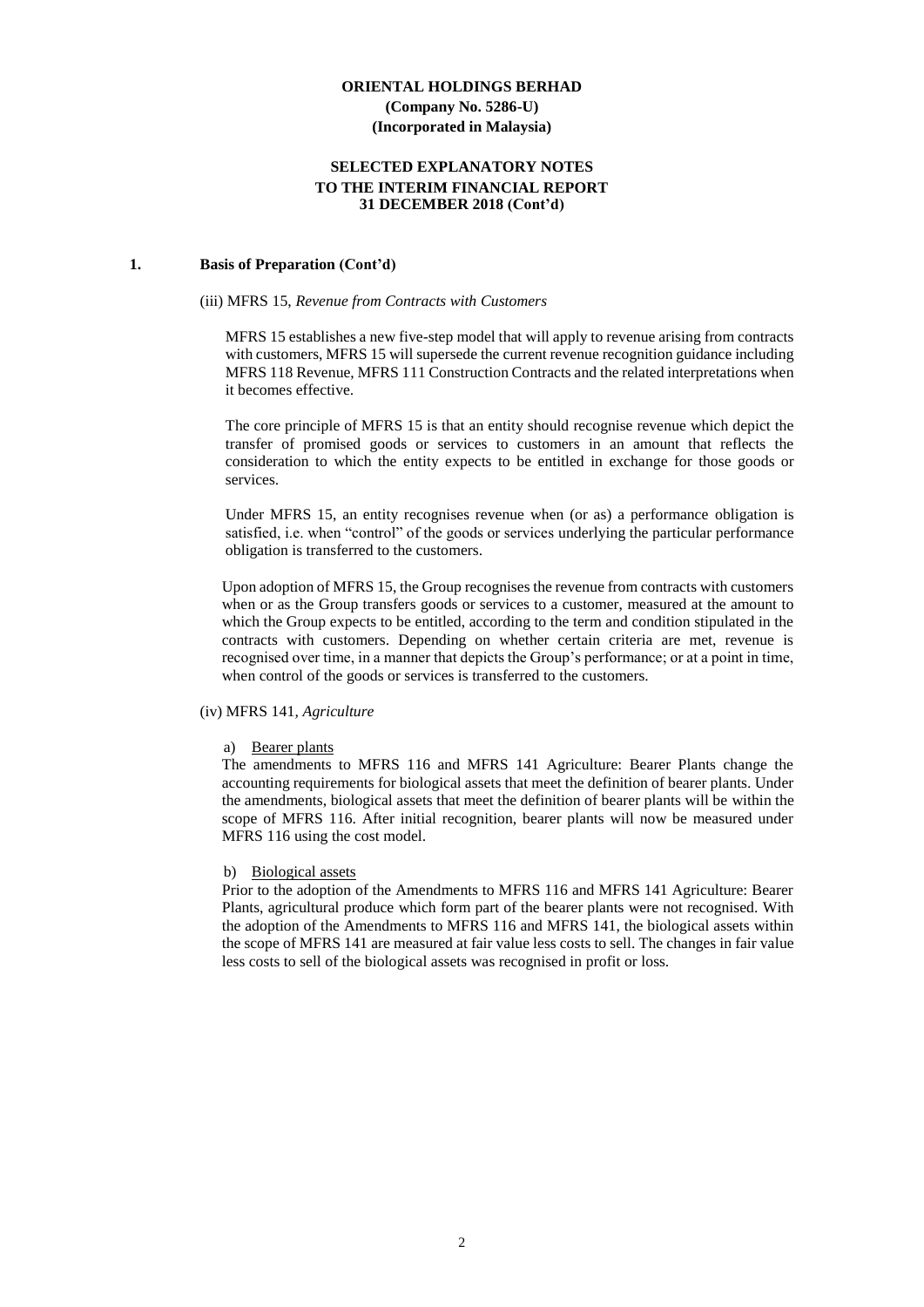# **SELECTED EXPLANATORY NOTES TO THE INTERIM FINANCIAL REPORT 31 DECEMBER 2018 (Cont'd)**

# **1. Basis of Preparation (Cont'd)**

In summary, impact of MFRS 1, 9, 15 and 141 adoptions are as follows:

# i) Reconciliation of equity as at 31 December 2017

|                                     | Previously | Effects of   |             |
|-------------------------------------|------------|--------------|-------------|
|                                     | reported   | adoption of  | Reported    |
|                                     | under FRSs | <b>MFRSs</b> | under MFRSs |
|                                     | RM'000     | RM'000       | RM'000      |
| <b>Assets</b>                       |            |              |             |
| Property, plant and equipment       | 1,529,816  | 688,862      | 2,218,678   |
| Biological assets (non-current)     | 688,862    | (688, 862)   |             |
| Other investments                   | 393,234    | 312,255      | 705,489     |
| Inventories                         | 304,247    | 10,818       | 315,065     |
| Property development costs          | 3,228      | (3,228)      |             |
| Biological assets (current)         |            | 7,150        | 7,150       |
|                                     |            |              |             |
| Impact to assets                    | 2,919,387  | 326,995      | 3,246,382   |
|                                     |            |              |             |
| <b>Total equity and liabilities</b> |            |              |             |
| Reserves                            | 1,062,759  | 298,949      | 1,361,708   |
| Retained earnings                   | 4,373,753  | 24,235       | 4,397,988   |
| Non-controlling interests           | 930,060    | 5,704        | 935,764     |
| Deferred tax liabilities            | 31,921     | 3,677        | 35,598      |
| Provisions                          | 88,317     | (88, 317)    |             |
| Deferred income                     | 4,727      | 84,668       | 89,395      |
| Trade and other payables            | 441,313    | (1,921)      | 439,392     |
|                                     |            |              |             |
| Impact to equity and liabilities    | 6,932,850  | 326,995      | 7,259,845   |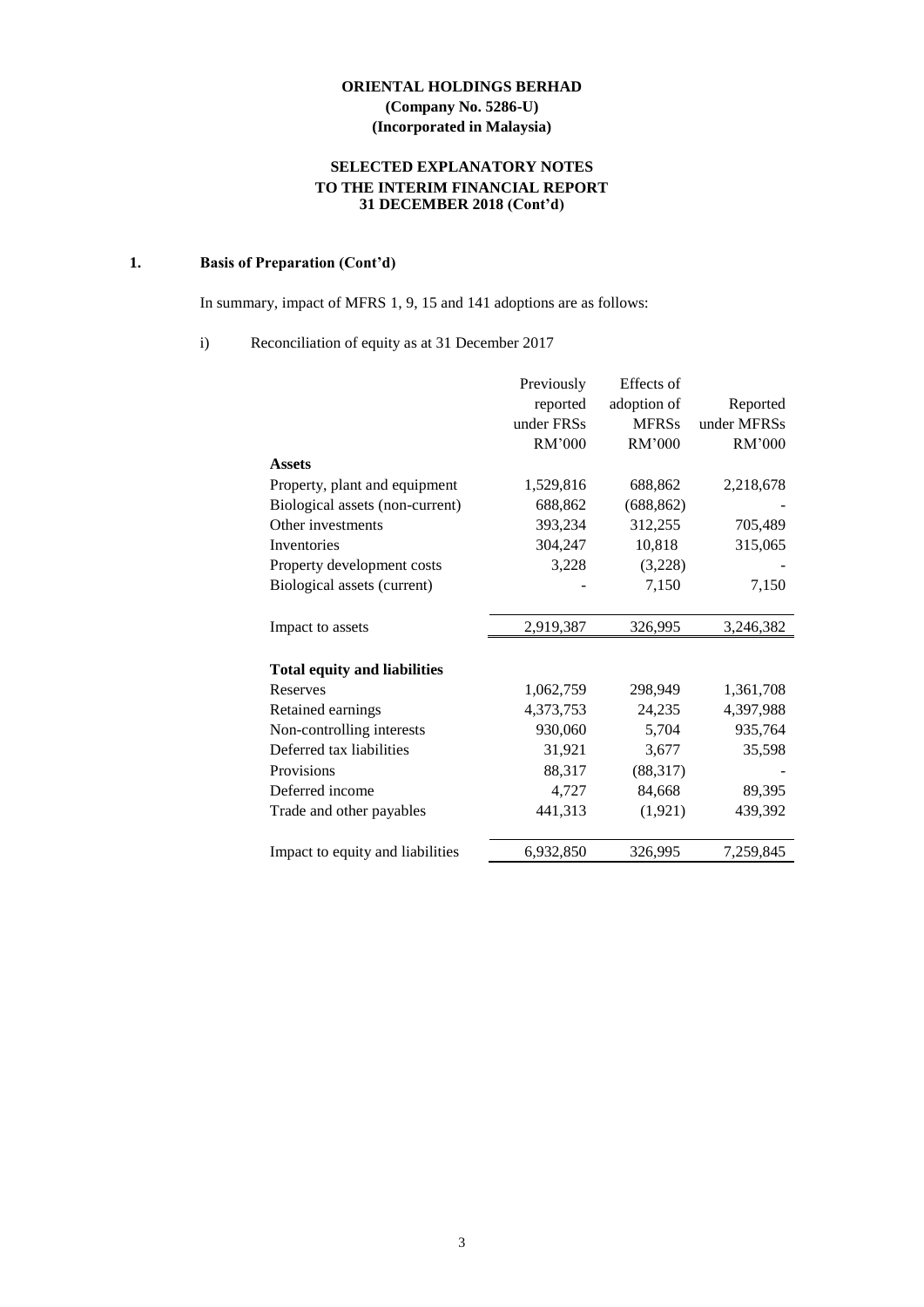# **SELECTED EXPLANATORY NOTES TO THE INTERIM FINANCIAL REPORT 31 DECEMBER 2018 (Cont'd)**

# **1. Basis of Preparation (Cont'd)**

Impact of MFRS 1, 9, 15 and 141 adoptions are as follows (cont'd):

ii) Reconciliation of equity as at 1 January 2017

|                                     | Previously | Effects of   |             |
|-------------------------------------|------------|--------------|-------------|
|                                     | reported   | adoption of  | Reported    |
|                                     | under FRSs | <b>MFRSs</b> | under MFRSs |
|                                     | RM'000     | RM'000       | RM'000      |
| <b>Assets</b>                       |            |              |             |
| Property, plant and equipment       | 1,554,711  | 690,041      | 2,244,752   |
| Biological assets (non-current)     | 690,041    | (690, 041)   |             |
| Other investments                   | 344,806    | 225,742      | 570,548     |
| Inventories                         | 490,772    | 31,619       | 522,391     |
| Property development costs          | 3,113      | (3, 113)     |             |
| Biological assets (current)         |            | 10,336       | 10,336      |
|                                     |            |              |             |
| Impact to assets                    | 3,083,443  | 264,584      | 3,348,027   |
|                                     |            |              |             |
| <b>Total equity and liabilities</b> |            |              |             |
| Reserves                            | 1,144,081  | 211,006      | 1,355,087   |
| Retained earnings                   | 4,103,638  | 33,047       | 4,136,685   |
| Non-controlling interests           | 951,046    | 15,501       | 966,547     |
| Deferred tax liabilities            | 31,617     | 9,702        | 41,319      |
| Provisions                          | 73,422     | (73, 422)    |             |
| Deferred income                     | 4,890      | 69,987       | 74,877      |
| Trade and other payables            | 469,611    | (1,237)      | 468,374     |
|                                     |            |              |             |
| Impact to equity and liabilities    | 6,778,305  | 264,584      | 7,042,889   |

iii) Reconciliation of profit or loss and other comprehensive income as at 31 December 2017

|                                        | Previously | Effects of   |             |  |  |  |
|----------------------------------------|------------|--------------|-------------|--|--|--|
|                                        | reported   | adoption of  | Reported    |  |  |  |
|                                        | under FRSs | <b>MFRSs</b> | under MFRSs |  |  |  |
|                                        | RM'000     | RM'000       | RM'000      |  |  |  |
| <b>Profit and loss</b>                 |            |              |             |  |  |  |
| Revenue                                | 6,329,181  | (20,656)     | 6,308,525   |  |  |  |
|                                        |            |              |             |  |  |  |
| Results from operating activities      | 513,549    | (26,611)     | 486,938     |  |  |  |
| Income tax expenses                    | (96, 637)  | 6,025        | (90,612)    |  |  |  |
| Profit from continuing operations      | 422,242    | (20,586)     | 401,656     |  |  |  |
| Other comprehensive income, net of tax |            |              |             |  |  |  |
|                                        |            |              |             |  |  |  |
| Fair value of financial assets         | 45.294     | 89,920       | 135,214     |  |  |  |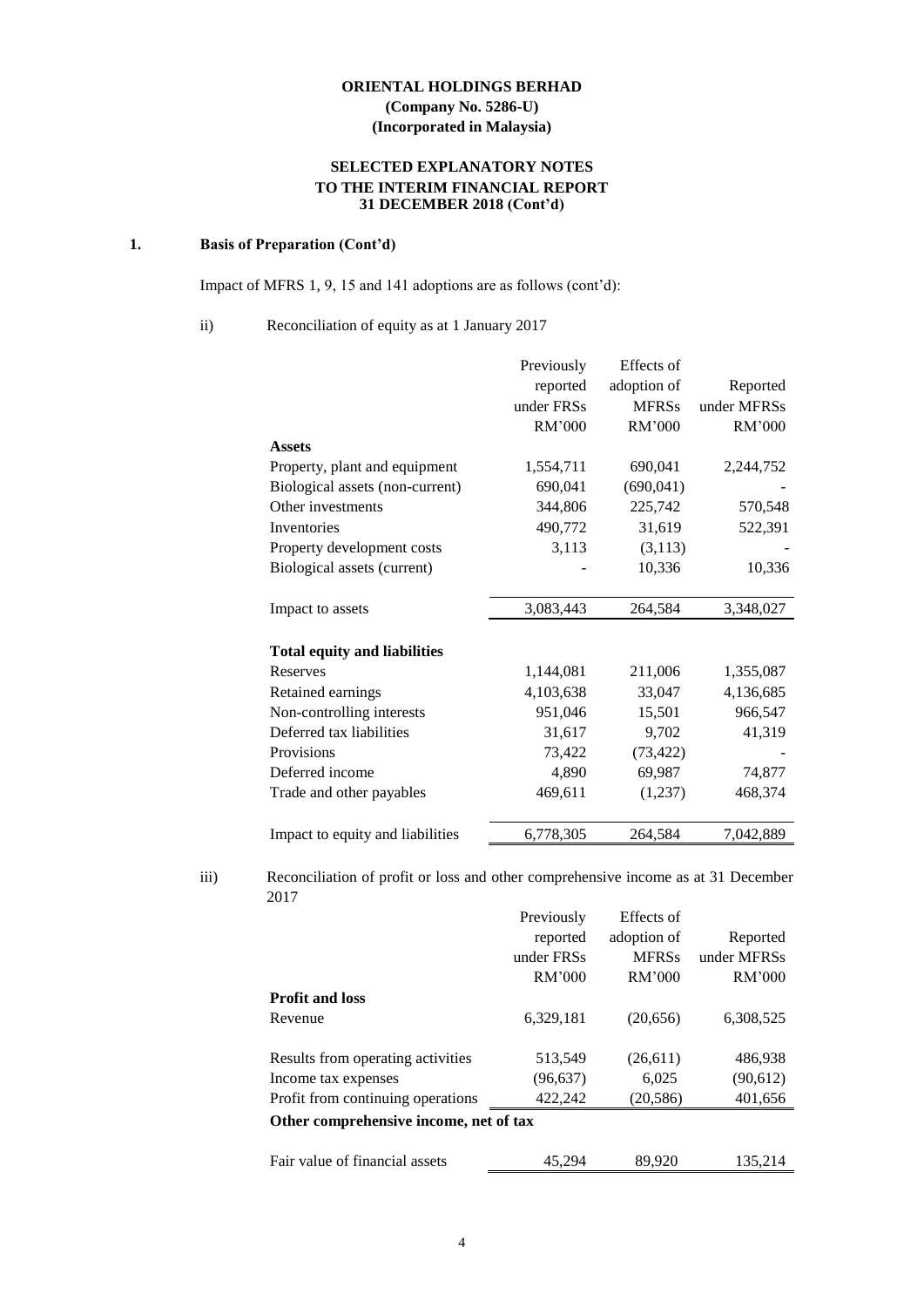#### **SELECTED EXPLANATORY NOTES TO THE INTERIM FINANCIAL REPORT 31 DECEMBER 2018 (Cont'd)**

#### **1. Basis of Preparation (Cont'd)**

#### **MFRSs, Amendments to MFRSs and IC Interpretations issued but not yet effective:**

### *MFRSs, Interpretations and amendments effective for annual periods beginning on or after 1 January 2019*

- MFRS 16, *Leases*
- IC Interpretation 23, *Uncertainty over Income Tax Treatments*
- Amendments to MFRS 3, *Business Combinations (Annual Improvements to MFRS Standards 2015-2017 Cycle)*
- Amendments to MFRS 9, *Financial Instruments – Prepayments Features with Negative Compensation*
- Amendments to MFRS 11*, Joint Arrangements (Annual Improvements to MFRS Standards 2015-2017 Cycle)*
- Amendments to MFRS 112*, Income Taxes (Annual Improvements to MFRS Standards 2015- 2017 Cycle)*
- Amendments to MFRS 119*, Employee Benefits – Plan Amendment, Curtailment or Settlements*
- Amendments to MFRS 123*, Borrowing Costs (Annual Improvements to MFRS Standards 2015-2017 Cycle)*
- Amendments to MFRS 128*, Investments in Associates and Joint Ventures – Long-term Interests in Associates and Joint Ventures*

### *MFRSs, Interpretations and amendments effective for annual periods beginning on or after 1 January 2020*

- Amendments to MFRS 3, *Business Combinations – Definition of a Business*
- *Amendments to MFRS 101, Presentation of Financial Statements and MFRS 108, Accounting Policies, Changes in Accounting Estimates and Errors– Definition of Material*

### *MFRSs, Interpretations and amendments effective for annual periods beginning on or after 1 January 2021*

• MFRS 17, *Insurance Contracts*

# *MFRSs, Interpretations and amendments effective for annual periods beginning on or after a date yet to be confirmed*

• Amendments to MFRS 10, *Consolidated Financial Statements* and MFRS 128, *Investments in Associates and Joint Ventures – Sale or Contribution of Assets between an Investor and its Associate or Joint Venture*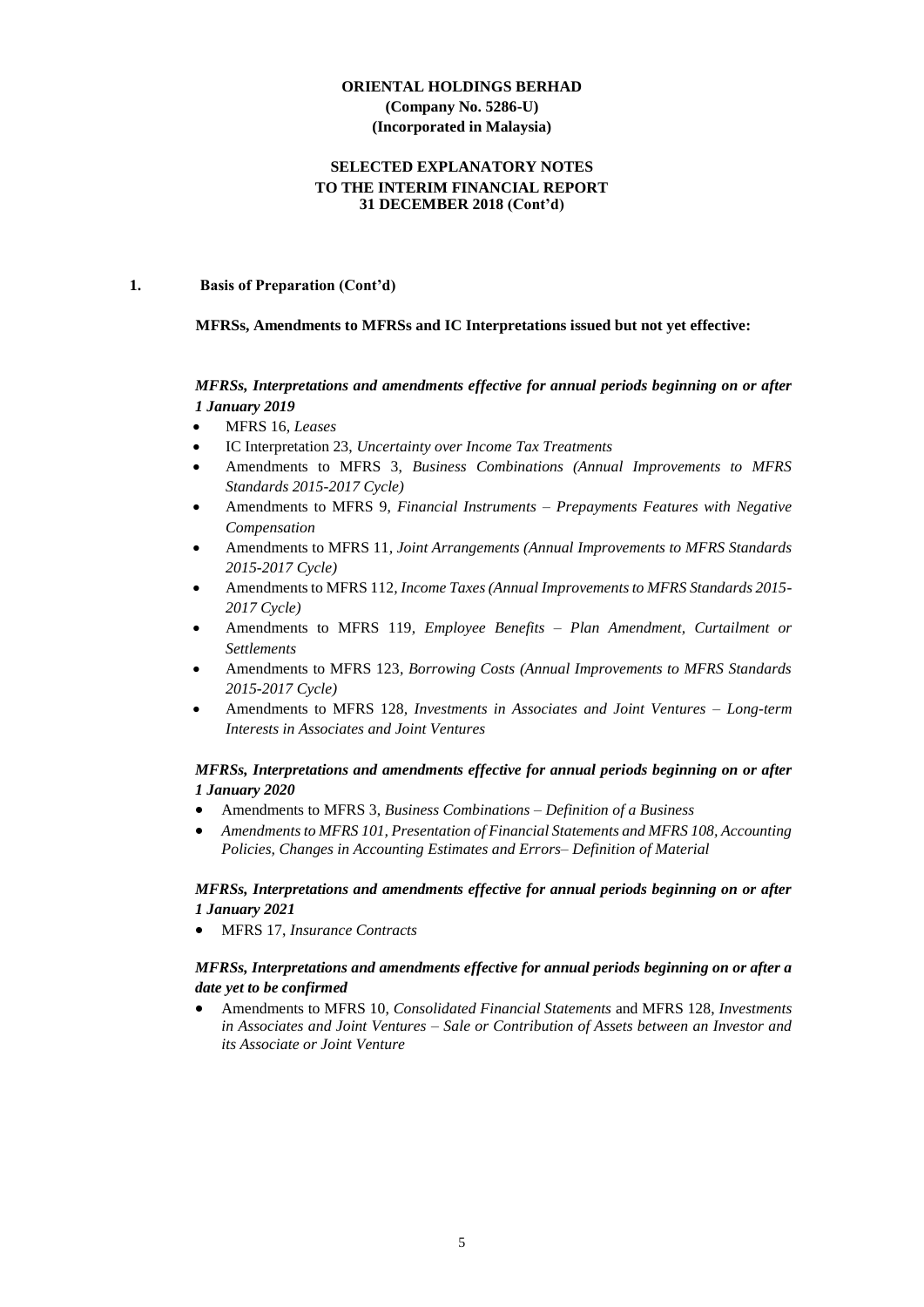### **SELECTED EXPLANATORY NOTES TO THE INTERIM FINANCIAL REPORT 31 DECEMBER 2018 (Cont'd)**

#### **1. Basis of Preparation (Cont'd)**

The Group will adopt the above pronouncements when they become effective in the respective financial periods. These pronouncements are not expected to have a material impact to the financial statements of the Group upon their initial recognition except as mentioned below:

#### **MFRS 16,** *Leases*

MFRS 16 replaces the guidance in MFRS 117, Leases, IC Interpretation 4, *Determining whether an Arrangement contains a Lease*, IC Interpretation 115, Operating Leases *– Incentives* and IC Interpretation 127*, Evaluating the Substance of Transactions Involving the Legal Form of a Lease.*

MFRS 16 introduces a single, on-balance sheet lease accounting model for lessees. A lessee recognises a right-of-use asset representing its right to use the underlying asset and a lease liability representing its obligations to make lease payments. There are recognition exemptions for shortterm leases and leases of low-value items. Lessor accounting remains similar to the current standard which continues to be classified as finance or operating lease.

The Group is currently assessing the financial impact that may arise from the adoption of MFRS 16.

#### **2. Auditors' Qualification**

There's no qualification on the audit report of the preceding annual financial statements of Oriental Holdings Berhad.

#### **3. Seasonal Cyclical Factors**

Majority of the business operations of the Group are generally in tandem with the prevailing economic conditions where the Group operates with the exception of a few sectors. Commodity price is the most significant determinant of the level of profitability for the plantation sector although seasonal factor such as climatic condition also plays a part in determining the production level. The tourism sector will generally perform better during the major festive and holiday seasons.

#### **4. Exceptional Items**

There were no material exceptional items for the period under review.

#### **5. Changes in Estimates**

There were no material changes in estimates of amounts reported in prior financial period.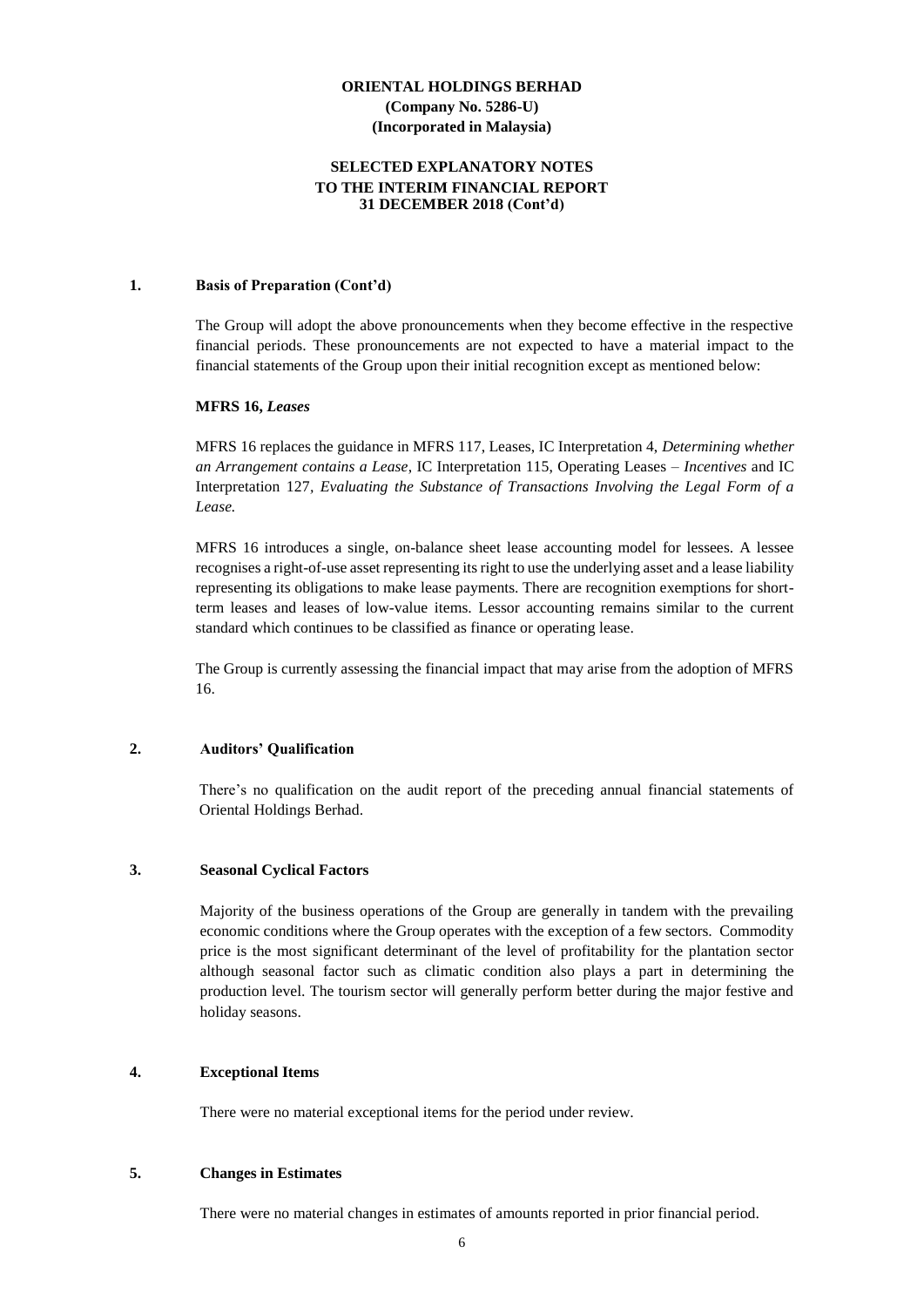#### **SELECTED EXPLANATORY NOTES TO THE INTERIM FINANCIAL REPORT 31 DECEMBER 2018 (Cont'd)**

#### **6. Debt and Equity Securities**

There were no issuance and repayment of debt and equity stocks, stock buy-backs, stock cancellations, stocks held as treasury stocks and resale of treasury stocks for the current financial period to date.

#### **7. Dividends Paid**

Since the end of the previous financial year, the Company paid:

- i) a single tier second interim dividend of 6 sen per ordinary stock (2016 : 6 sen per ordinary stock) totalling RM37,221,710 in respect of the financial year ended 31 December 2017 on 6 April 2018;
- ii) a single tier final dividend of 8 sen per ordinary stock and single tier final special dividend of 20 sen per ordinary stock (2016 : a single tier final dividend of 8 sen per ordinary stock) totalling RM173,701,312 in respect of the financial year ended 31 December 2017 on 12 July 2018; and
- iii) a single tier interim dividend of 6 sen per ordinary stock (2017: 6 sen per ordinary stock) totalling RM37,221,710 in respect of the financial year ending 31 December 2018 on 22 November 2018.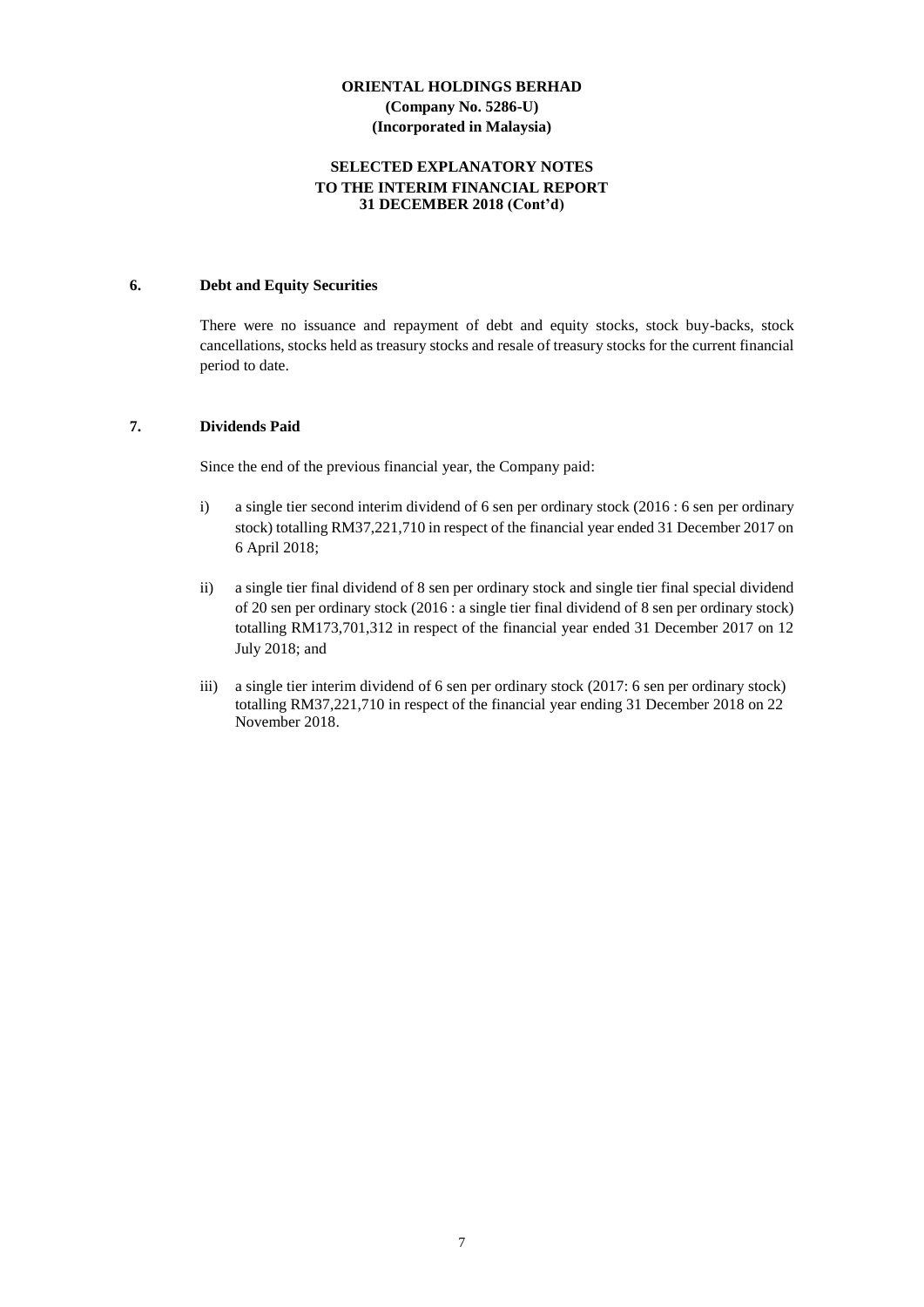# **SELECTED EXPLANATORY NOTES TO THE INTERIM FINANCIAL REPORT 31 DECEMBER 2018 (Cont'd)**

# **8. Segment Revenue and Results**

|                                 |                   |                |                   |                   |               | <b>Investment</b><br>properties & |               |                     |                    |              |                  |
|---------------------------------|-------------------|----------------|-------------------|-------------------|---------------|-----------------------------------|---------------|---------------------|--------------------|--------------|------------------|
|                                 |                   |                |                   |                   |               | trading of                        |               |                     |                    |              | <b>Total per</b> |
|                                 | <b>Automotive</b> |                |                   |                   |               | building                          |               |                     |                    |              | consolidated     |
|                                 | and related       | <b>Plastic</b> | <b>Hotels</b> and |                   | Investment    | material                          |               | <b>Total of all</b> | Reconciliation/    |              | financial        |
|                                 | products          | products       | resorts           | <b>Plantation</b> | holdings      | products                          | Healthcare    | segments            | <b>Elimination</b> | <b>Notes</b> | statements       |
|                                 | <b>RM'000</b>     | <b>RM'000</b>  | <b>RM'000</b>     | <b>RM'000</b>     | <b>RM'000</b> | <b>RM'000</b>                     | <b>RM'000</b> | <b>RM'000</b>       | <b>RM'000</b>      |              | <b>RM'000</b>    |
| 31 December 2018                |                   |                |                   |                   |               |                                   |               |                     |                    |              |                  |
| Revenue from external customers | 4,745,609         | 220,544        | 316,481           | 613,545           | 118,207       | 307,768                           | 67,629        | 6,389,783           |                    |              | 6,389,783        |
| Inter-segment revenue           | 904               | 104            | 308               |                   | 12,019        | 72                                |               | 13,407              | (13, 407)          |              |                  |
| Total revenue                   | 4,746,513         | 220,648        | 316,789           | 613,545           | 130,226       | 307,840                           | 67,629        | 6,403,190           | (13,407)           |              | 6,389,783        |
| <b>Results</b>                  |                   |                |                   |                   |               |                                   |               |                     |                    |              |                  |
| Segment profit/(loss)           | 409,470           | 2,467          | 59,796            | (16,396)          | 109,004       | 6,262                             | (7,076)       | 563,527             | 32,762             | A            | 596,289          |
|                                 |                   |                |                   |                   |               |                                   |               |                     |                    |              |                  |
| <b>Assets</b>                   |                   |                |                   |                   |               |                                   |               |                     |                    |              |                  |
| Segment assets                  | 3,454,809         | 378,440        | 1,058,255         | 2,306,101         | 830,866       | 1,091,501                         | 210,682       | 9,330,654           | 686,429            | B            | 10,017,083       |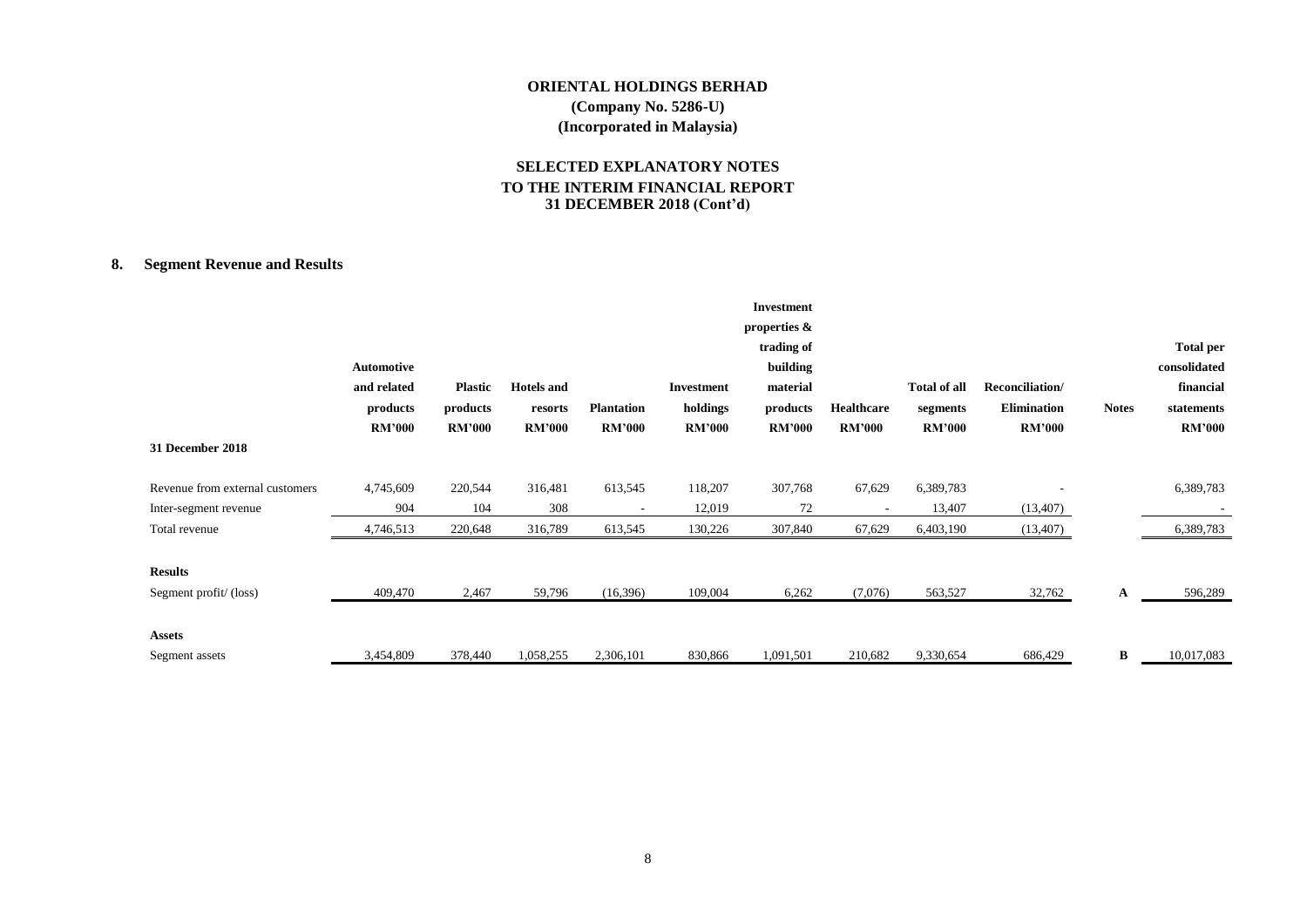# **SELECTED EXPLANATORY NOTES TO THE INTERIM FINANCIAL REPORT 31 DECEMBER 2018 (Cont'd)**

# **8. Segment Revenue and Results (Cont'd)**

- *Notes Nature of adjustments and eliminations to arrive at amounts reported in the consolidated interim financial report*
- A The following items are added to/ (deducted from) segment profit to arrive at "Profit before tax" presented in the condensed consolidated statements of comprehensive income:

|                                | 31 December |
|--------------------------------|-------------|
|                                | 2018        |
|                                | RM'000      |
| Share of results of associates | 54,159      |
| Finance costs                  | (21, 397)   |
|                                | 32,762      |

B The following items are added to segment assets to arrive at total assets reported in the condensed consolidated statement of financial positions:

|                          | 31 December |
|--------------------------|-------------|
|                          | 2018        |
|                          | RM'000      |
| Investment in associates | 631,300     |
| Current tax assets       | 23,676      |
| Deferred tax assets      | 31,453      |
|                          | 686,429     |

### **9. Material Post Balance Sheet Events**

There were no material events subsequent to the end of the period under review which have not been reflected in this interim financial report.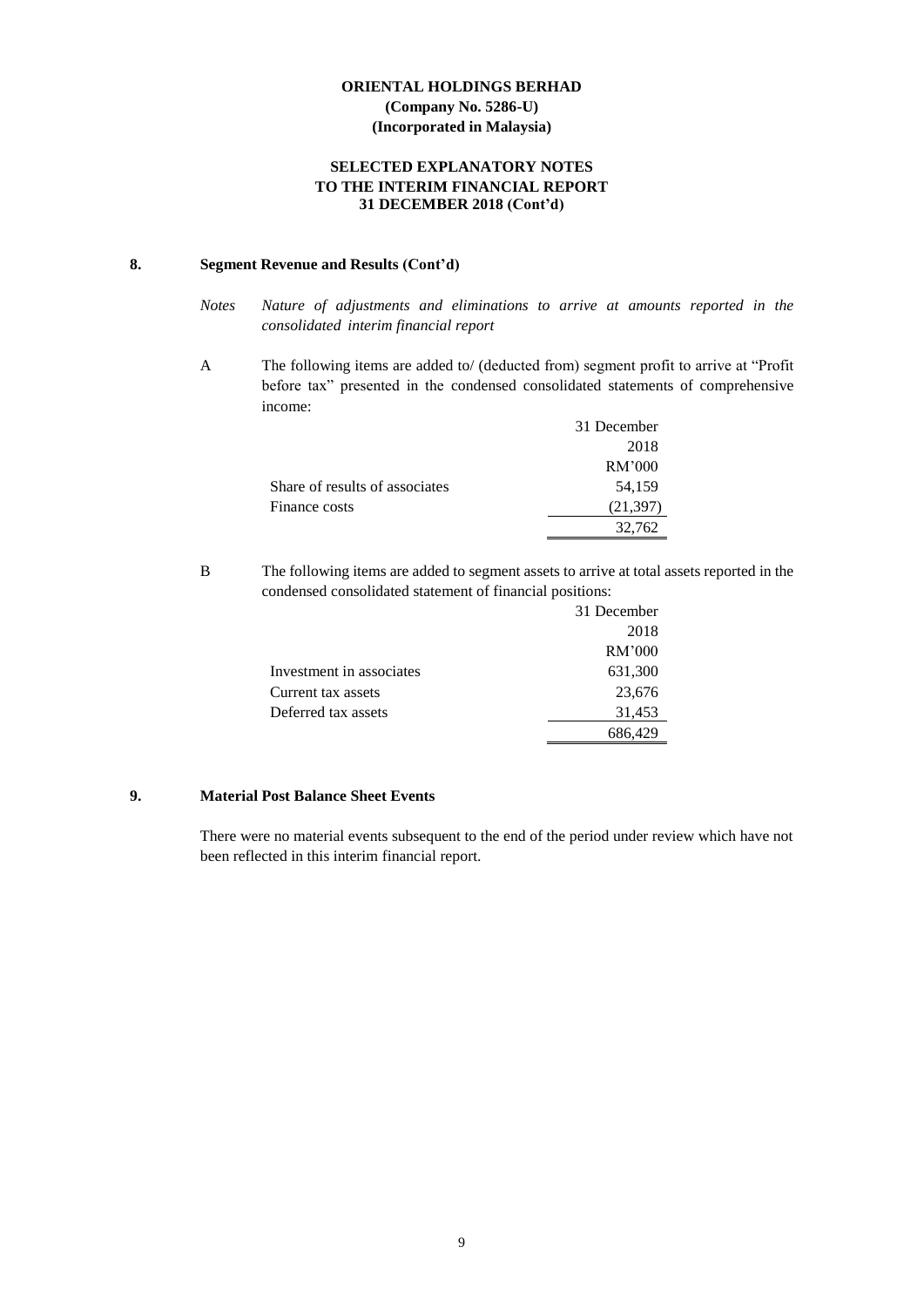#### **SELECTED EXPLANATORY NOTES TO THE INTERIM FINANCIAL REPORT 31 DECEMBER 2018 (Cont'd)**

#### **10. Changes in Group's Composition**

There were no changes in the composition of the Group during the current financial period todate other than the following:-

- (i) Armstrong Component Parts (Vietnam) Co., Ltd ("ACPV"), a wholly-owned subsidiary of Armstrong Auto Parts Sdn Berhad which in turn is 60.26% owned by the Company had on 6 February 2017 submitted the notice of voluntary dissolution and termination of activities to the Vietnamese tax authority. ACPV was involved in the manufacturing of automotive parts before cessation of its business operations in November 2014. The liquidation is still in progress.
- (ii) The Company had on 16 November 2017 entered into Sale and Purchase Agreement to acquire from Honda Motor Company Ltd. ("Honda Motor") its entire 23.62% equity interest in Armstrong Auto Parts Sdn Berhad ("AAP") for a total cash consideration of RM1.00 only. OHB holds 83.88% interest in AAP where 77.23% is held directly and remaining 6.65% is held indirectly through a wholly owned subsidiary as of completion of the acquisition on 12 January 2018.
- (iii) The Company had on 16 November 2017 entered into Sale and Purchase Agreement to acquire from Honda Motor its entire 25.0% equity interest in Armstrong Cycle Parts (Sdn) Bhd ("ACP") for a total cash consideration of RM2,898,500.00. OHB holds 82.14% in ACP as of completion of the acquisition on 12 January 2018.
- (iv) The Company had on 22 November 2017 entered into Sale and Purchase Agreement to acquire from Dato' Syed Mohamad Bin Syed Murtaza his entire 12.858% equity interest in ACP for a total cash consideration of RM1,490,756.52. OHB holds 95.00% in ACP as of completion of the acquisition on 12 January 2018.
- (v) The Company had on 30 July 2018 entered into Sale and Purchase Agreement to acquire from Hi-lex Corporation its entire 5% equity interest in ACP for a total cash consideration of RM579,700.00. OHB holds 100% in ACP as of completion of the acquisition on 9 August 2018.
- (vi) Armstrong Realty Sdn. Bhd. ("AR"), a wholly-owned subsidiary of Armstrong Auto Parts Sdn. Bhd. which in turn is a 89.65% owned subsidiary of OHB. AR had on 28 September 2018 been placed under member's voluntary winding up proceeding. AR was incorporated in Malaysia on 19 June 1978 with its former name as Stanley Bulbs (M) Sdn Berhad. It had on 10 November 1982 changed its name to Oriental Showa Sdn. Berhad before assumed its current name on 3 January 1994. Its issued and paid up share capital is RM4,200,000.00 comprised 4,200,000 ordinary shares. ARSB had ceased operations and is dormant since 2008.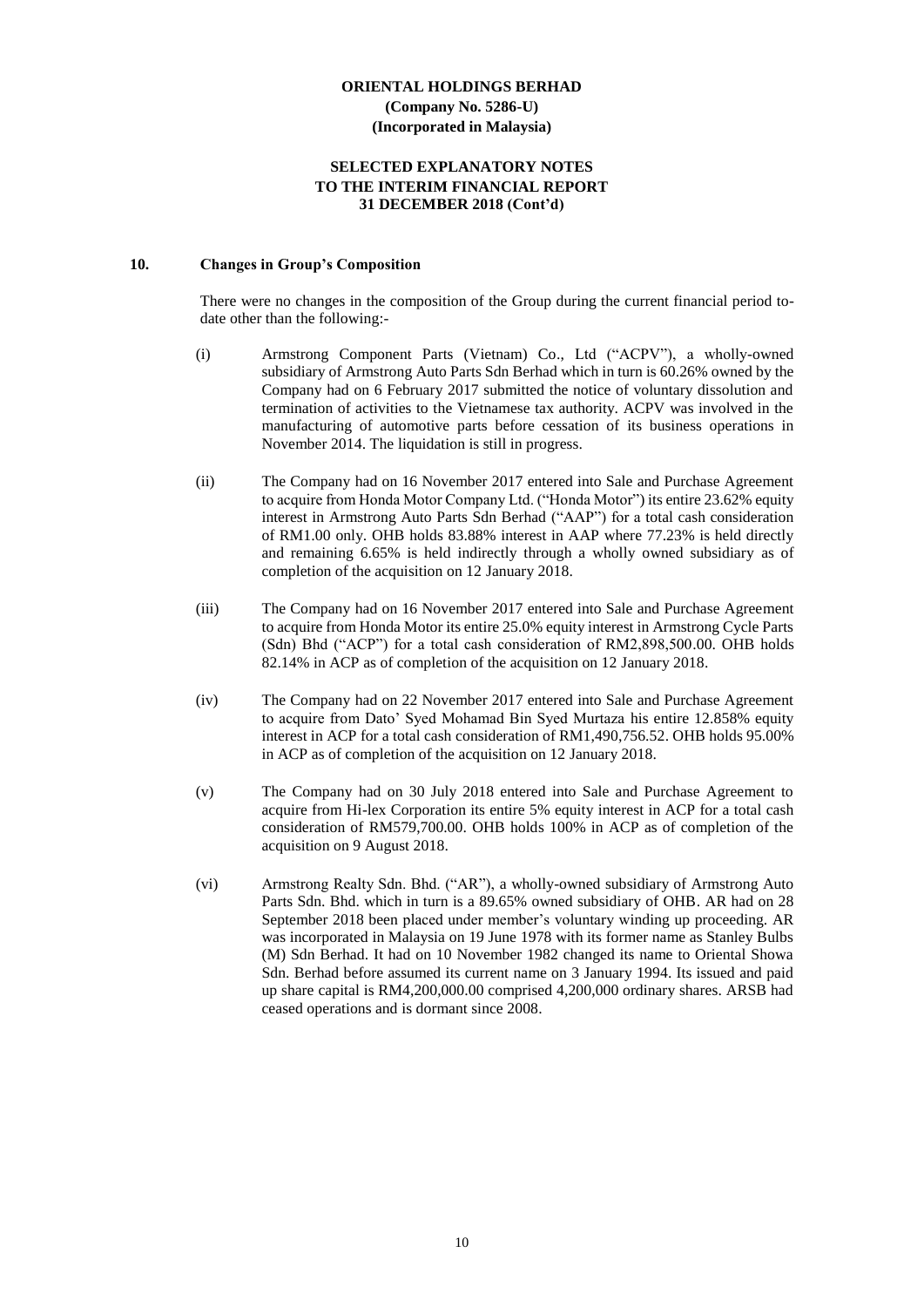#### **SELECTED EXPLANATORY NOTES TO THE INTERIM FINANCIAL REPORT 31 DECEMBER 2018 (Cont'd)**

#### **11. Changes in Contingent Liabilities and Assets and Changes in Material Litigations**

There were no contingent liabilities and assets at the end of the reporting period.

Neither the Company nor any of its subsidiaries is engaged in any material litigation, either as plaintiff or defendant and the Directors are not aware of any proceedings pending or threatened, against the Company or any of its subsidiaries or of any facts likely to give rise to any proceedings which might materially affect the position or business of the Company or any of its subsidiaries, financially or otherwise.

#### **12. Review of Group's Performance**

#### *Overall Review*

The Group recorded year to date revenue of RM 6,389.8 million, an increase of 1.3% or RM 81.3 million as compared to RM 6,308.5 million in the corresponding period last year. The improvement in revenue was mainly attributable to higher contribution by the automotive segment of RM 98.4 million as a result of the hike in number of cars sold especially retail operations in Singapore. Group's operating profits improved by RM 76.6 million contributed mostly by the higher gross profit margin mainly from automotive and related products and investment holding segments off-setting unfavourable unrealised foreign exchange loss due to weakening of IDR against JPY borrowings (2018 : RM 97.3 million; 2017 : RM 43.1 million) from the plantation segment.

The Group achieved year to date profit before tax of RM 596.3 million, a 21.1% or RM 104.0 million higher as compared to RM 492.3 million in the corresponding period last year. The higher year to date profit before tax was mainly attributable to higher contribution from automotive and investment holding segments as described below.

#### *Segmental Analysis*

Performance for each operating segment is as follows:-

The revenue from the automotive segment increased by 2.1% to RM 4,745.6 million while operating profit increased by 47.3% to RM 409.5 million.

For the retail operations in Singapore, revenue and operating profit increased by 4.3% and 4.9% respectively mainly from higher number of cars sold by 18.2% and improved gross profit margin. For the retail operations in Malaysia, revenue decreased by 1.4% attributable to lower number of cars sold with the launching of new car models from other competitors brand.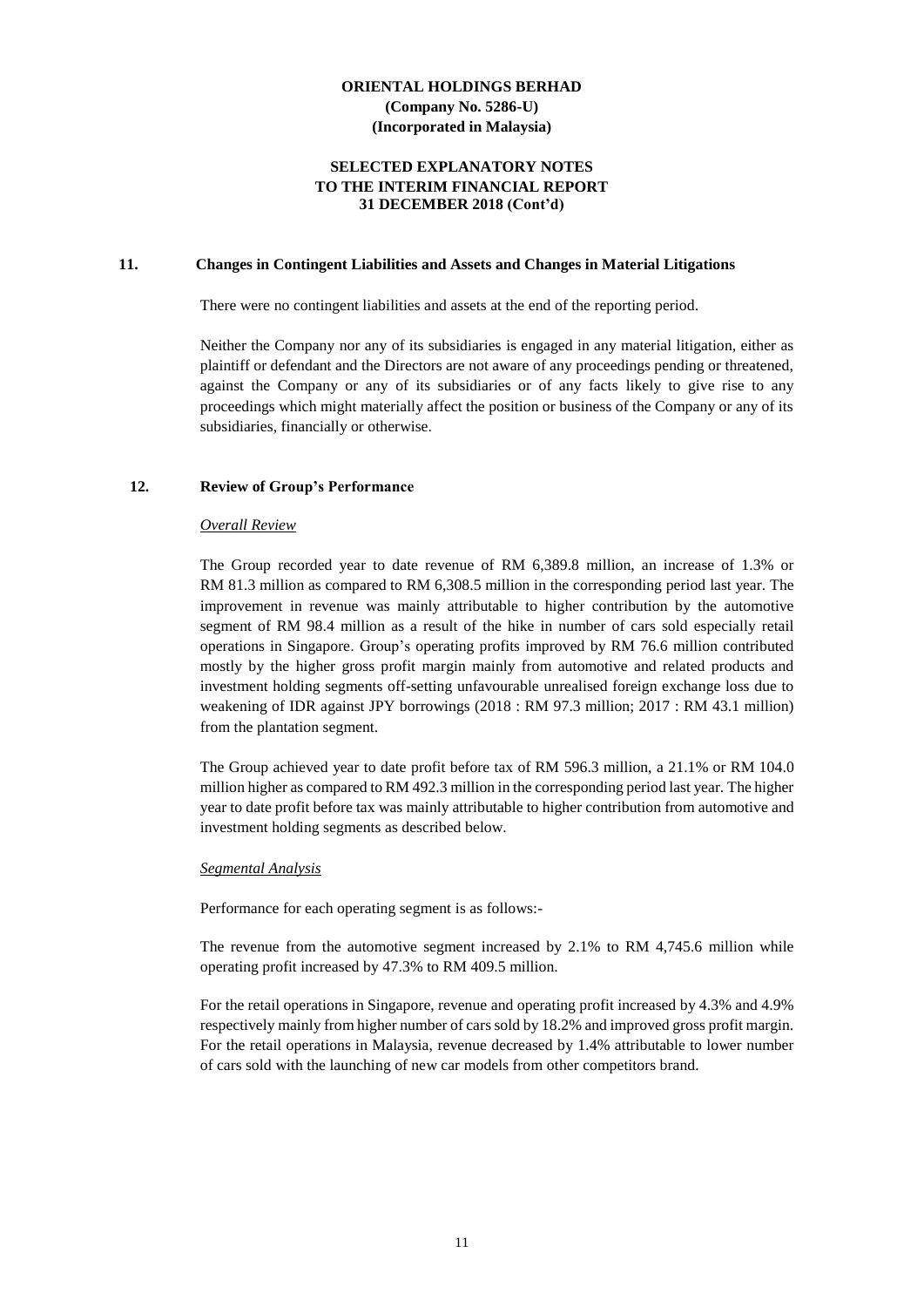#### **SELECTED EXPLANATORY NOTES TO THE INTERIM FINANCIAL REPORT 31 DECEMBER 2018 (Cont'd)**

#### **12. Review of Group's Performance (Cont'd)**

The revenue and operating profit for plantation segment decreased by 14.4% and 118.3% respectively. The overall decline in revenue and performance of plantation was impacted by the decrease in commodity selling prices compared to 2017 (CPO decreased by 22.3%; PK decreased by 29.9% and FFB decreased by 27.5%) and unrealised foreign exchange loss (2018 : RM 97.3 million; 2017 : RM 43.1 million) mainly from JPY denominated borrowings.

Plastic segment has shown improvement in both revenue and operating profit in 2018 compared to corresponding period last year. The revenue for the segment increased by 11.4% while operating profit was RM 2.5 million (operating loss 2017 : RM 0.6 million) attributable to increase in orders particularly from its automotive products.

Hotels and resorts segment revenue increased by RM 13.8 million (4.6%) while operating profit remained constant. Higher revenue was driven mainly by the improvement in average occupancy rate and average room rate for hotel in Singapore since re-opened for business at the end of October 2017 after undergoing major refurbishment.

The revenue for investment holding segment increased by 99.6% attributable to higher dividend income from other investments. Operating profit has increased by 86.8% (2018 : RM 109.0 million; 2017 : RM 58.4 million) attributable to lower unrealised foreign exchange loss of RM 3.6 million (2017 unrealised foreign exchange loss : RM 15.1 million) on JPY denominated borrowings.

The revenue and operating profit for investment properties and trading of building material products segment decreased by 6.9% and 64.5% respectively. Decrease in revenue and operating profit were attributable to lower sales volume and net selling prices.

Healthcare segment's revenue improved by 24.6% with increasing patients load especially for outpatients but remained at operating loss of RM 7.1 million (2017 : RM 15.9 million) due to high fixed operating cost since its commencement in January 2015.

# **13. Material Change in Profit/ Loss Before Taxation ("PBT"/ "LBT") reported as compared with the immediate preceding quarter**

#### *Overall Review*

The Group's revenue for the fourth quarter of 2018 was RM 1,421.8 million, a decrease of RM 191.1 million or 11.8% from RM 1,612.9 million in Q3FY18, mainly due to lower contribution from automotive segment with lower number of cars sold especially for the retail operations in Singapore. Increase in the Group's operating profits by RM 21.5 million (Q4FY18 : RM 156.1 million; Q3FY18 : RM 134.6 million) was mainly contributed from automotive and investment holding segments.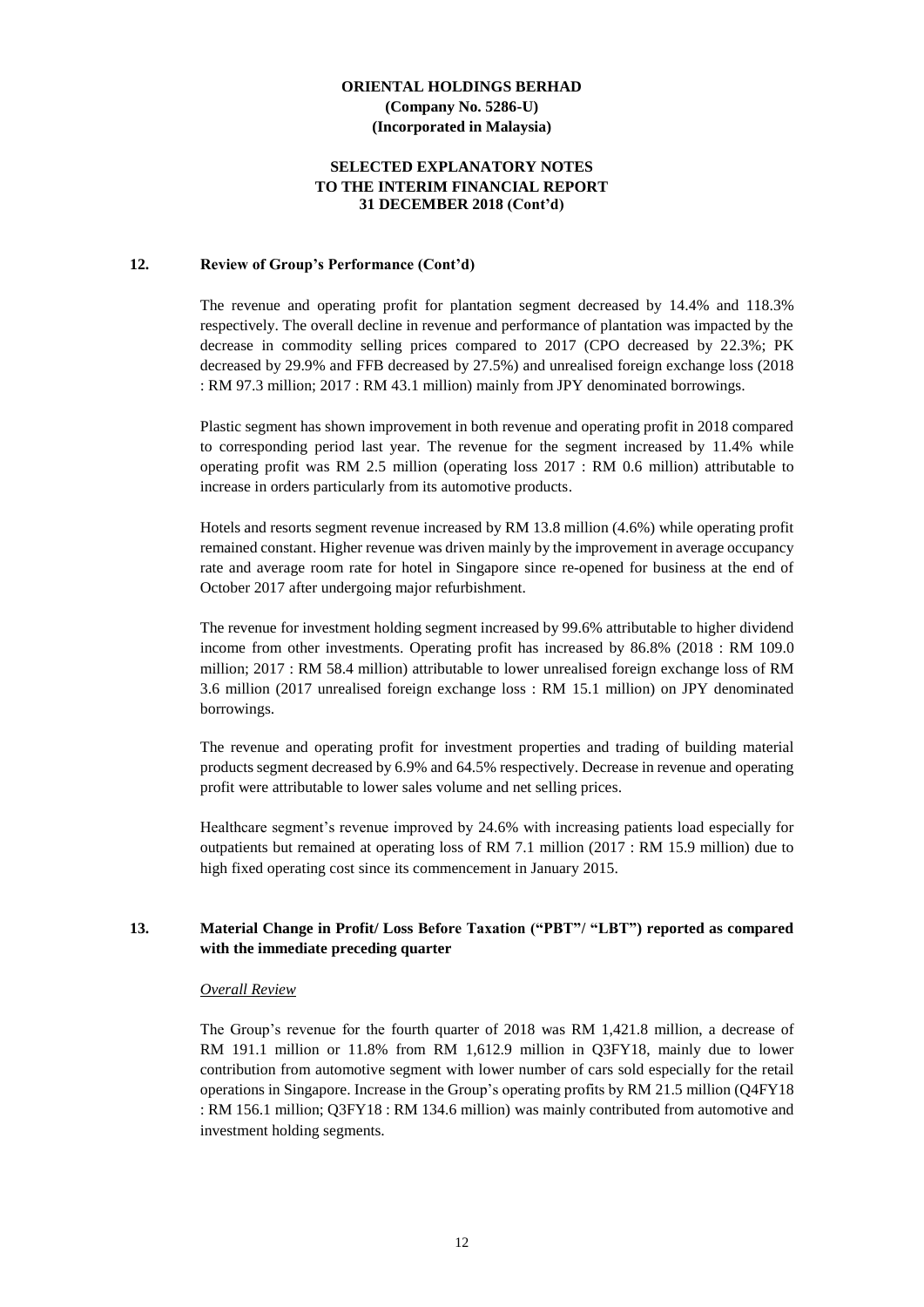#### **SELECTED EXPLANATORY NOTES TO THE INTERIM FINANCIAL REPORT 31 DECEMBER 2018 (Cont'd)**

#### **13. Material Change in Profit/ Loss Before Taxation ("PBT"/ "LBT") reported as compared with the immediate preceding quarter (Cont'd)**

The Group's profit before tax for Q4FY18 decreased from RM 149.5 million in Q3FY18 to RM 142.3 million. The lower profit before tax was mainly due to drop in performance from plantation segment.

#### *Segmental Analysis*

Performances of each operating segment as compared to the immediate preceding quarter are as follows:-

Revenue from automotive segment decreased by 17.3% to RM 1,009.8 million while recorded higher operating profit of RM 106.2 million (Q3FY18 : RM 94.0 million). Revenue for retail operation decreased by 18.4% mainly due to lower number of cars sold especially from retail operations in Singapore. Operating profit increased mainly due to gain derived from disposal of property under government mandatory acquisition of RM 11.0 million during the quarter.

Revenue from plantation segment increased by 14.6% (Q4FY18 : RM 160.8 million ; Q3FY18 : RM 140.3 million) while operating profit was RM 8.8 million in Q4FY18 (Q3FY18 : RM 15.2 million). Higher revenue for the quarter was mainly due to increase in CPO sales volume by 21.9%. The segment registered lower operating profit mainly due to impairment of biological assets of RM 22.0 million.

Revenue for plastic segment decreased slightly by 1.6% to RM 58.7 million (Q3FY18 : RM 59.6 million), while operating profit increased by 90.6% to RM 1.5 million (Q3FY18 : RM 0.8 million). Improvement in operating profit was attributable to lower operational expenses from cost control while operating under competitive environment with marginal profit.

Revenue for hotels and resorts segment increased by 8.1% (Q4FY18 : RM 86.2 million; Q3FY18 : RM 79.7 million) while operating profit improved by 16.6% (Q4FY18 : RM 18.7 million; Q3FY18 : RM 16.1 million) attributable mainly to the increase in hotels' average occupancy rate and average room rate from Australia hotels.

Revenue and operating profit for investment holding segment increased significantly by 693.1% and 124.1% respectively. Higher revenue and operating profit were due to higher dividend income received from other investment.

Revenue for investment properties and trading of building material products segment was lower by 8.0% mainly due to lower sales volume. Despite lower revenue, the operating profit was higher by 194.2% (Q4FY18 : RM 1.5 million; Q3FY18 : RM 0.5 million) mainly due to lower unrealised foreign exchange loss from USD denominated advances.

Healthcare segment remained operating at loss of RM 1.4 million (Q3FY18 : RM 1.3 million) as a result of high fixed operating costs.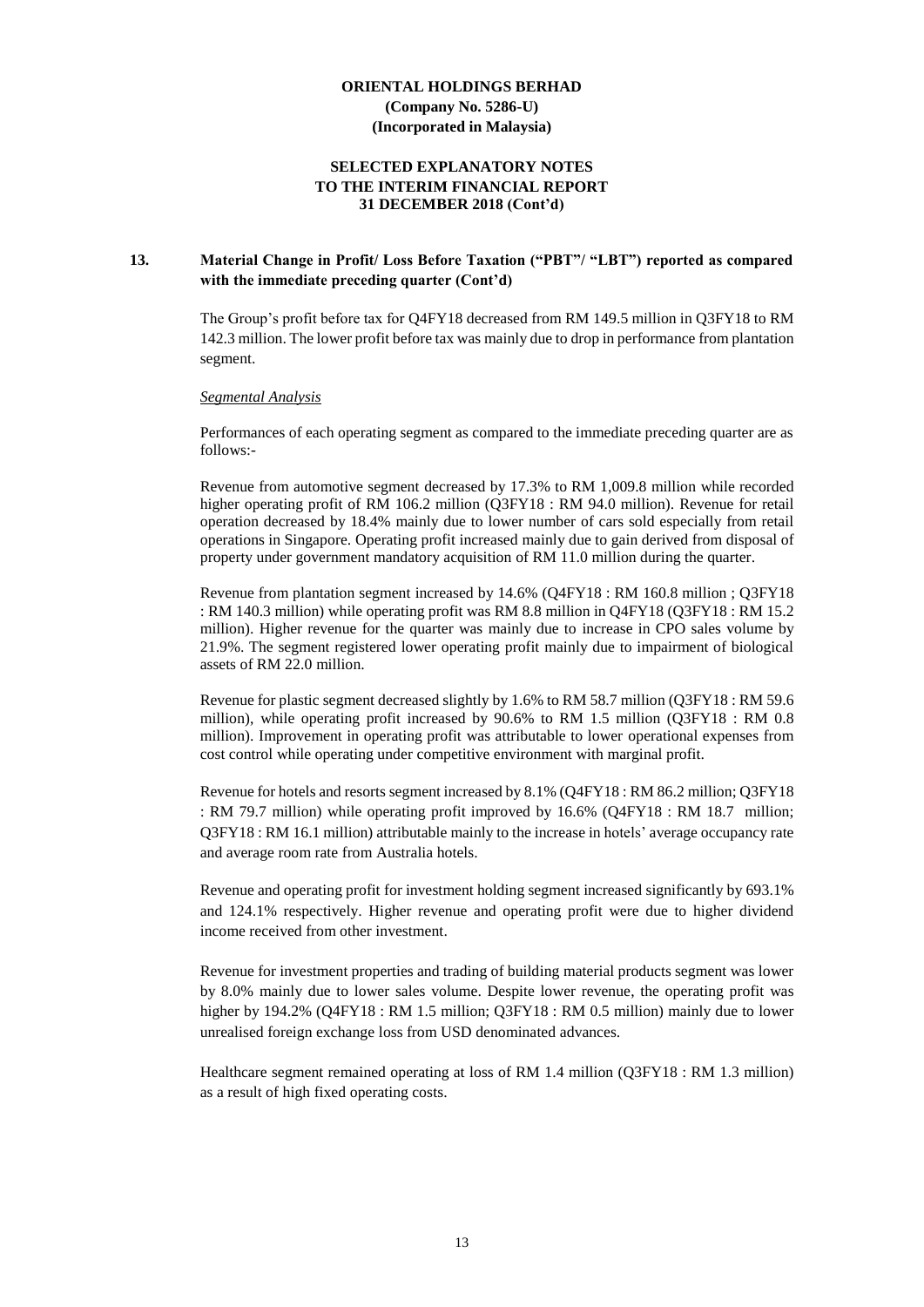#### **SELECTED EXPLANATORY NOTES TO THE INTERIM FINANCIAL REPORT 31 DECEMBER 2018 (Cont'd)**

#### **14. Current Year Prospects**

The automotive segment will continue to contribute to the Group's performance under very competitive market conditions with strong and aggressive promotional campaigns by car companies that are keen to grow their market shares. The automotive segment will continue to expand and upgrade its showrooms and service centres.

The plastic segment continues to face stiff competition environment from the local industry players. Limited growth in the automotive industry in Malaysia with upcoming new models at smaller volume has impacted the segment's performance. The management will continue to exercise cost control, productivity improvement and source for new business ventures to improve the performance of the segment.

The plantation segment will continue to take necessary steps to ensure that all the estates and mills remain efficient and competitive. The forex exposure of the JPY loans are closely monitored and the loans are backed by fixed deposits pledged to banks. The segment is currently constructing its fourth oil mill in South Sumatra, Indonesia which expected to further enhance the segment earnings in year 2020.

The hotels and resorts segment will optimise the utilisation of its existing assets and improve operational execution through various organic measures.

The investment properties segment continues to reclaim the remaining 140 acres of land in Melaka and commence the construction of mixed use service apartments and commercial complex in Australia which is targeted for completion in second half of 2019.

Healthcare segment will continue to focus on enhancing brand awareness and positioning the hospital for sustainable growth. The hospital is expected to generate profit by year 2020. As part of Group's strategic plan to expand its presence in the healthcare industry, the segment has set up transitional care centre incorporating elderly living facilities which expected to be in operation by second half of 2019.

Given the above Group's operating segment commitments, the Board is optimistic that the Group's performance for the year 2019 will be satisfactory.

#### **15. Variance of Actual Profit from Forecast Profit/Profit Guarantee**

Not Applicable.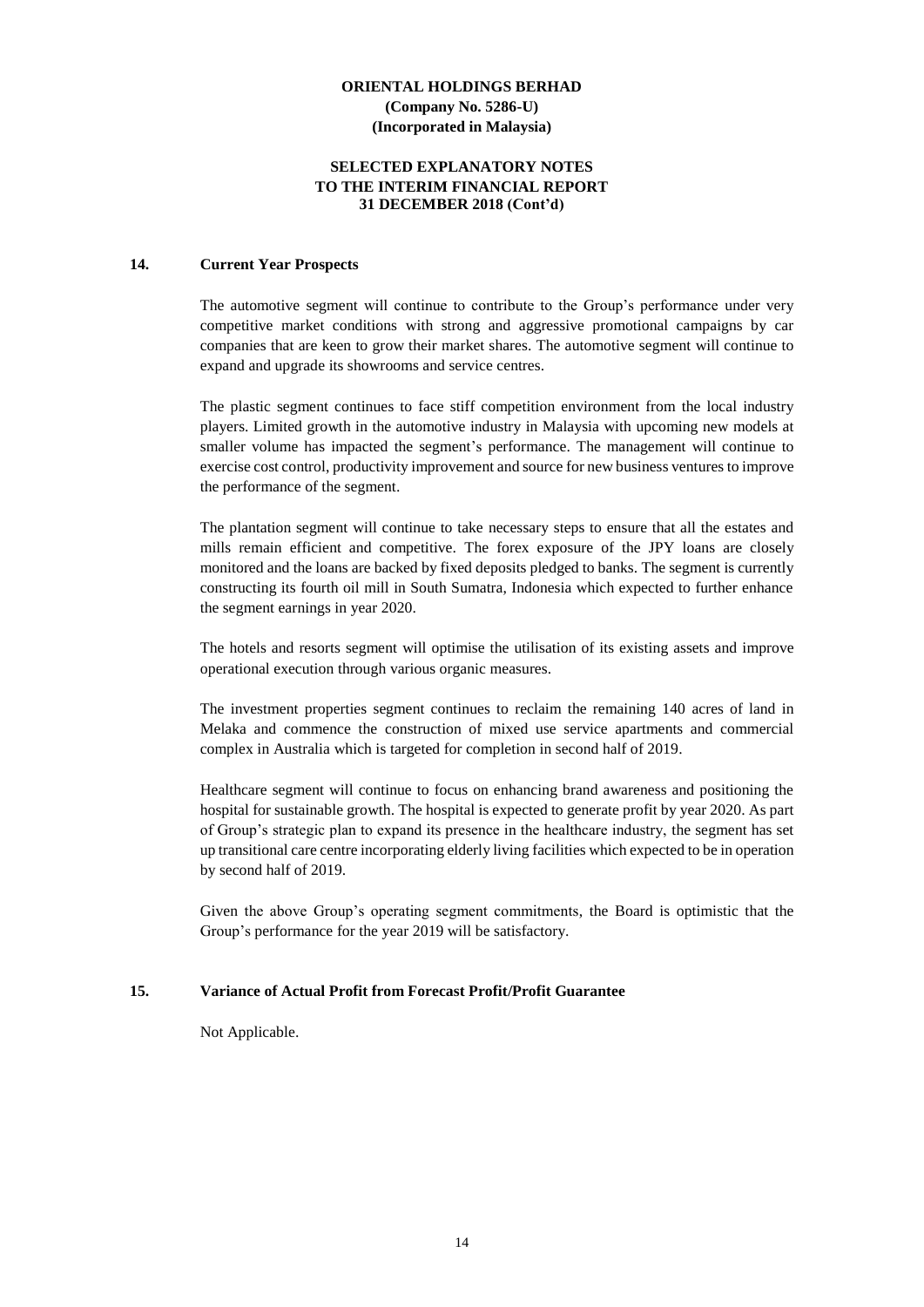# **SELECTED EXPLANATORY NOTES TO THE INTERIM FINANCIAL REPORT 31 DECEMBER 2018 (Cont'd)**

# **16. Taxation**

|                       | <b>Individual Quarter</b> |               | <b>Cumulative Quarter</b> |               |
|-----------------------|---------------------------|---------------|---------------------------|---------------|
|                       | Current                   | Preceding     | Current                   | Preceding     |
|                       | Year                      | Year          | Year                      | Year          |
|                       | Quarter                   | Quarter       | To date                   | To date       |
|                       | 31 Dec 18                 | 31 Dec 17     | 31 Dec 18                 | 31 Dec 17     |
|                       | <b>RM'000</b>             | <b>RM'000</b> | <b>RM'000</b>             | <b>RM'000</b> |
|                       | (Unaudited)               | (Unaudited)   | (Unaudited)               | (Restated)    |
| Current taxation      |                           |               |                           |               |
| Malaysian taxation    |                           |               |                           |               |
| - Based on profit for |                           |               |                           |               |
| the period            | 7,866                     | 3,765         | 17,972                    | 17,072        |
| - (Over)/Under        |                           |               |                           |               |
| provision in          |                           |               |                           |               |
| respect of prior      |                           |               |                           |               |
| period                | (706)                     | 727           | (1, 135)                  | 486           |
|                       | 7,160                     | 4,492         | 16,837                    | 17,558        |
| Foreign taxation      |                           |               |                           |               |
| - Based on profit for |                           |               |                           |               |
| the period            | 14,272                    | 33,001        | 90,220                    | 93,597        |
|                       | 21,432                    | 37,493        | 107,057                   | 111,155       |
|                       |                           |               |                           |               |
| Deferred taxation     |                           |               |                           |               |
| Current period        | 1,639                     | (22, 270)     | 3,998                     | (22, 291)     |
| Under provision in    |                           |               |                           |               |
| respect of prior      |                           |               |                           |               |
| period                |                           |               |                           |               |
|                       | 19,364                    | 444           | 19,966                    | 1,748         |
|                       | 21,003                    | (21, 826)     | 23,964                    | (20, 543)     |
|                       |                           |               |                           |               |
|                       | 42,435                    | 15,667        | 131,021                   | 90,612        |

#### **17. Status of Corporate Proposals**

There were no corporate proposals that have been announced by the Company but not completed at the date of this announcement except for the Stock Buy-Back which was approved by the stockholders at the Annual General Meeting on 7 June 2018 for the buy-back of up to 10% or up to 62,039,363 ordinary stocks. There were no stocks buy-back for the period to date.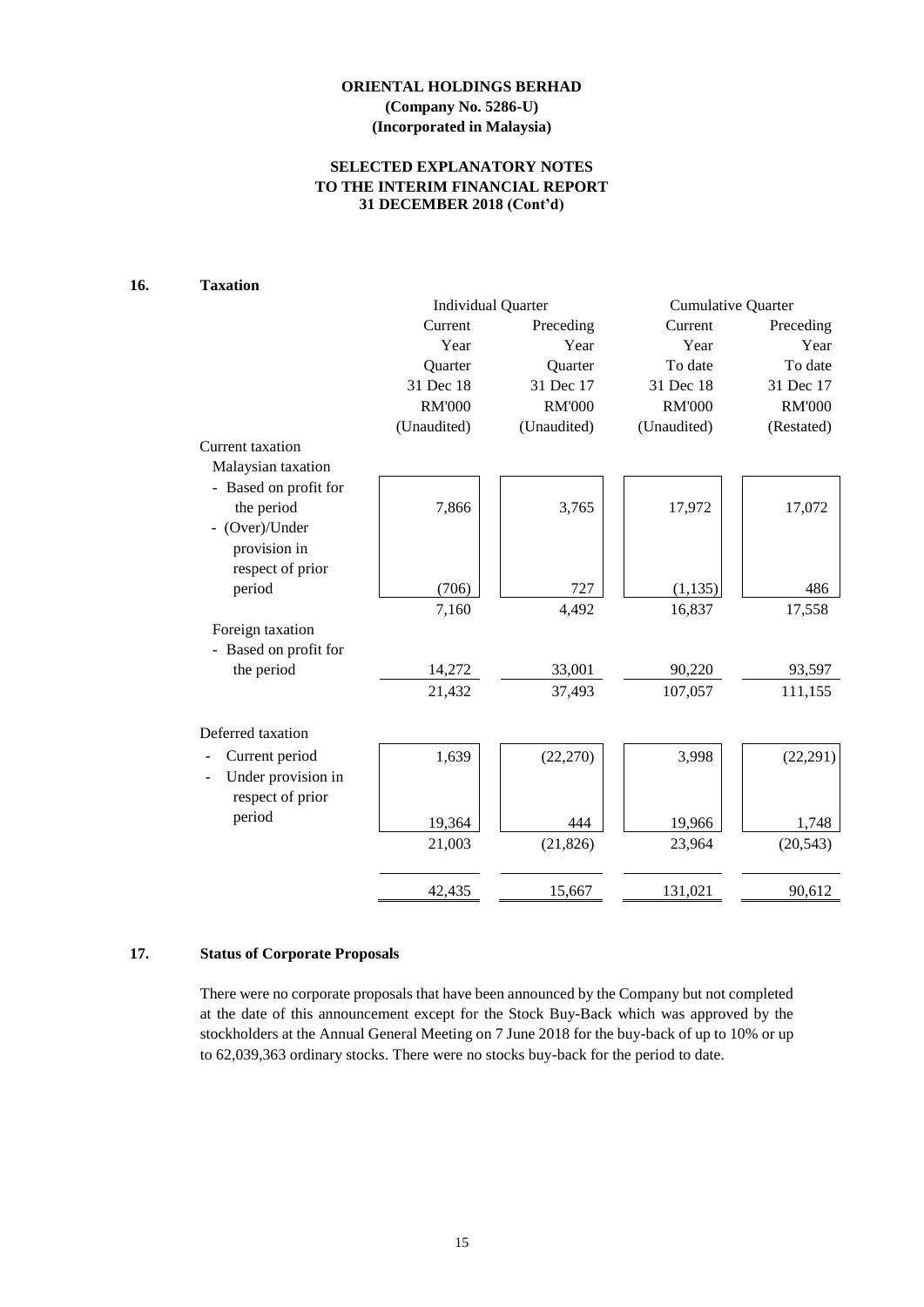# **SELECTED EXPLANATORY NOTES TO THE INTERIM FINANCIAL REPORT 31 DECEMBER 2018 (Cont'd)**

# **18. Group Borrowings**

|                           | Borrowings denominated in |                    |                                  |                                                          |                                           |
|---------------------------|---------------------------|--------------------|----------------------------------|----------------------------------------------------------|-------------------------------------------|
|                           | <b>Interest</b>           | <b>Ringgit</b>     | ← Foreign Currencies             |                                                          |                                           |
| <b>Short Term</b>         | rate %                    | <b>RM'000</b><br>I | <b>Source</b><br><b>Currency</b> | <b>RM</b><br>Equivalent<br><b>RM'000</b><br>$\mathbf{I}$ | <b>Total</b><br><b>RM'000</b><br>$I + II$ |
| Finance lease obligations | $2.5 - 2.8$               | 5,399              |                                  |                                                          | 5,399                                     |
| Borrowings – secured      |                           |                    |                                  |                                                          |                                           |
| -Revolving credit         | 4.8                       | 1,000              |                                  |                                                          | 1,000                                     |
|                           | $0.9 - 1.4$               |                    | JPY 26.53 billion                | 1,001,130                                                | 1,001,130                                 |
|                           | $3.0 - 3.7$               |                    | SGD 0.062 billion                | 185,138                                                  | 185,138                                   |
|                           |                           |                    |                                  | 1,186,268                                                | 1,187,268                                 |
| -Term loans- secured      | 3.2                       |                    | SGD 0.001 billion                | 1,777                                                    | 1,777                                     |
|                           | 3.8                       |                    | THB 0.064 billion                | 8,124                                                    | 8,124                                     |
| Borrowings – unsecured    |                           |                    |                                  | 9,901                                                    | 9,901                                     |
| -Bankers acceptance       | $4.2 - 4.4$               | 26,976             |                                  |                                                          | 26,976                                    |
| -Revolving credit         | $0.9 - 1.4$               |                    | JPY 17.015 billion               | 641,389                                                  | 641,389                                   |
|                           |                           | 33,375             |                                  | 1,837,558                                                | 1,870,933                                 |
| <b>Long Term</b>          |                           |                    |                                  |                                                          |                                           |
| Finance lease obligations | $2.5 - 2.8$               | 4,435              |                                  |                                                          | 4,435                                     |
| Term loans - secured      | 3.2                       |                    | SGD 0.014 billion                | 42,917                                                   | 42,917                                    |
|                           |                           | 4,435              |                                  | 42,917                                                   | 47,352                                    |
| <b>Total Borrowings</b>   |                           | 37,810             |                                  | 1,880,475                                                | 1,918,285                                 |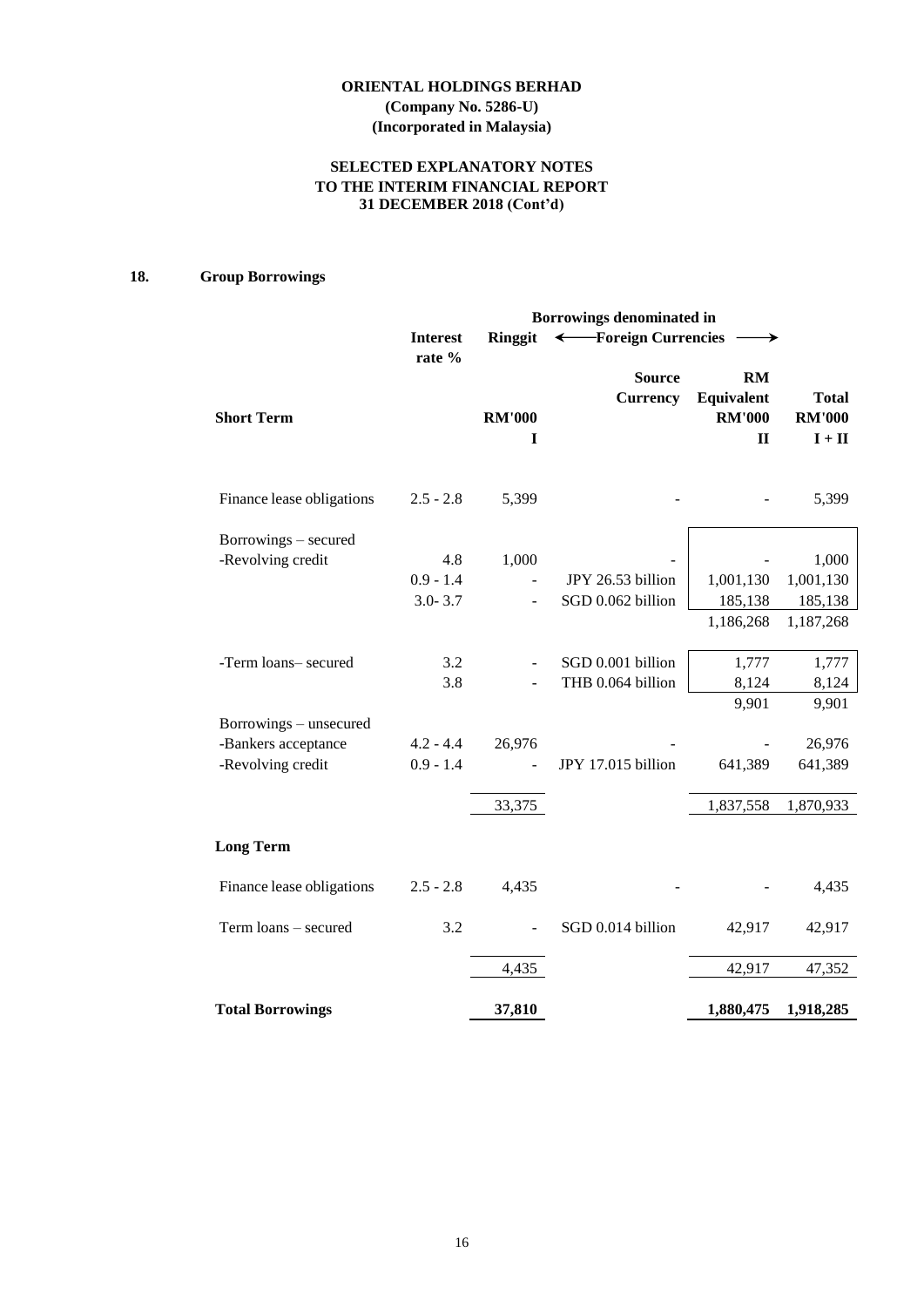#### **SELECTED EXPLANATORY NOTES TO THE INTERIM FINANCIAL REPORT 31 DECEMBER 2018 (Cont'd)**

# **19. Trade receivables**

The ageing analysis of trade receivables (included under trade and other receivables category) as at 31 December 2018 is as follows:

|                           | <b>RM'000</b> | $\frac{6}{9}$ |
|---------------------------|---------------|---------------|
| Not past due              | 227,064       | 82.9          |
| Past due $<$ 3 months     | 40,075        | 14.6          |
| Past due 3-6 months       | 2,552         | 0.9           |
| Past due 6-12 months      | 1,658         | 0.6           |
| Past due more than 1 year | 2.709         | 1.0           |
|                           | 274,058       | 100.0         |

The Group did not impair the past due trade receivables but monitor these receivables closely. No bad and past due debts are anticipated that could materially affect the financial results and financial position of the Group as a whole.

## **20. Changes in Material Litigations**

Not applicable.

#### **21. Dividend Proposed**

The Board of Directors proposed a single tier second interim dividend of 6 sen per ordinary stock (2017: 6 sen per ordinary stock) totalling RM37,221,710 in respect of the financial year ended 31 December 2018. The entitlement date and payment date will be announced at a later date.